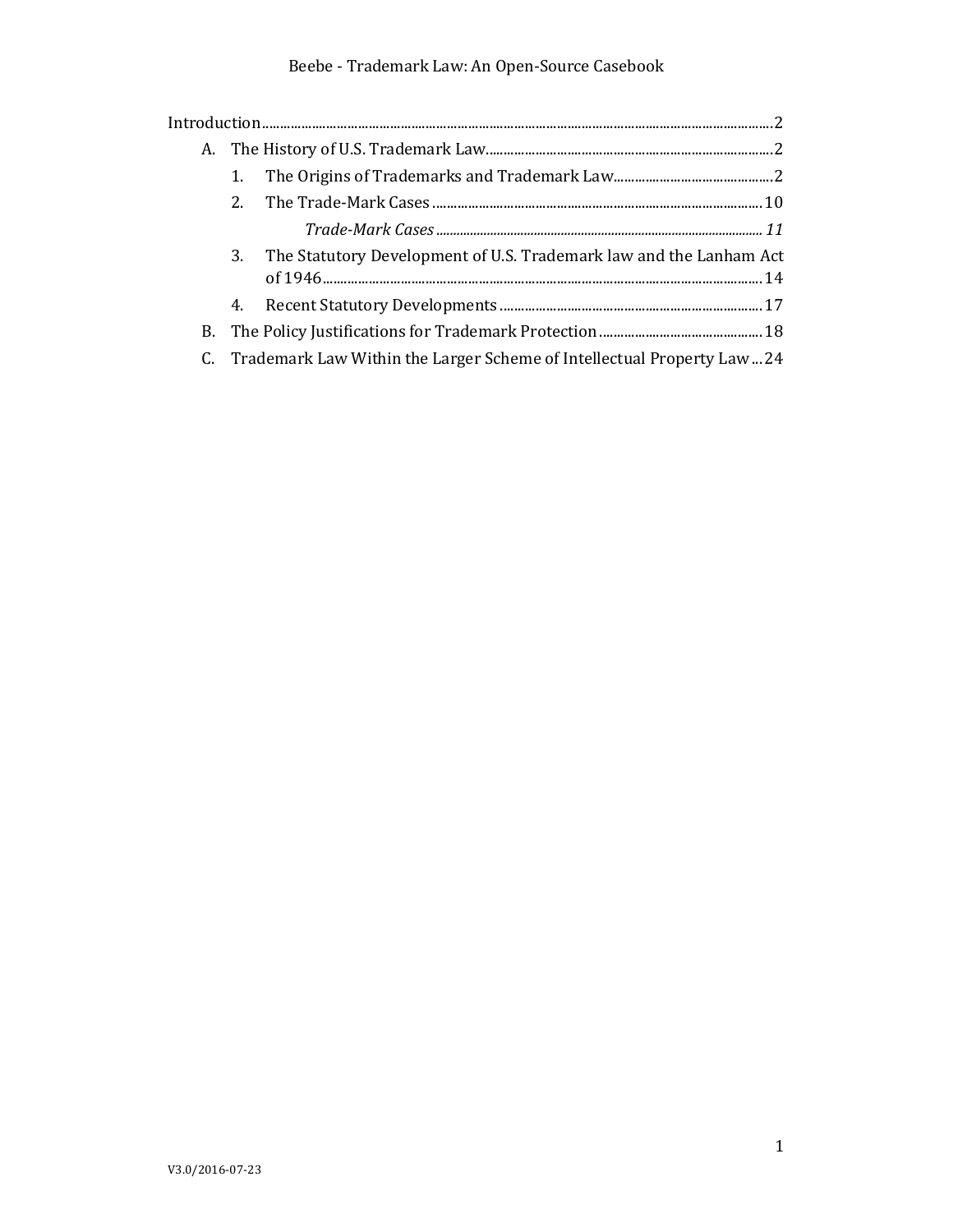### **Introduction**

<span id="page-1-0"></span>Trademark lawyers often tell the story in one form or another of the Coca-Cola lawyer who spoke in 1986 of the value of the company's goodwill as symbolized by its brand: "The production plants and inventories of The Coca-Cola Company could go up in flames overnight. Yet, on the following morning there is not a bank in Atlanta, New York, or anywhere else, that would not lend this Company the funds necessary for rebuilding, accepting as security only the inherent good will in its trademarks 'Coca-Cola' and 'Coke."'1 The story was and remains no exaggeration. In 2014, Interbrand estimated the value of the Coca-Cola brand to be \$81.6 billion2—as against a tangible asset base in 2014 of approximately \$4 billion.<sup>3</sup>

APPLE, GOOGLE, COKE, MICROSOFT, SAMSUNG, TOYOTA, MCDONALDS, LOUIS VUITTON, NIKE, PEPSI, FACEBOOK, VISA, CITI, STARBUCKS, MASTERCARD. Instantly recognizable by a very large proportion of humanity, these are among the most valuable and influential signs in the world, rivalling in significance many religious and national symbols. They are only the most notorious of the millions of brand names that populate the modern marketplace. Trademark law regulates these brand names, from the multibillion dollar global brands to the name of the local shop down the street. Without trademark protection, many would cease to exist.

In this introductory chapter, we first review the early history of trademarks and trademark law, including the first great Supreme Court trademark case, the socalled *Trade-Mark Cases*. We then critically consider the varied policy justifications for trademark protection. We conclude by briefly situating trademark law within the larger scheme of intellectual property law.

# <span id="page-1-1"></span>**A. The History of U.S. Trademark Law**

## <span id="page-1-2"></span>**1. The Origins of Trademarks and Trademark Law**

In the excerpt that follows, Mark McKenna surveys the origins of American trademark law from seventeenth-century English case law up through nineteenthcentury American case law. Some of the cases he mentions may seem far removed in their facts and reasoning from the present-day world of the global internet and multi-billion dollar brands. But as you will see, the early history of trademark law implicates questions that continue to concern courts and trademark law policymakers. What is the proper rationale for trademark protection? Are trademark rights simply a form of pernicious monopoly rights? Is trademark law

<sup>1</sup> *Quoted in* Thomas D. Drescher, *The Transformation and Evolution of Trademarks—From Signals to Symbols to Myth*, 82 TRADEMARK REP. 301, 301-02 (1992).

<sup>2</sup> *See* Interbrand, Best Global Brands 2014 (2014), http://www.bestglobalbrands.com/2014/ranking/.

<sup>3</sup> The Coca-Cola Company, Balance Sheet, http://finance.yahoo.com /q/bs?s=KO+Balance+Sheet&annual.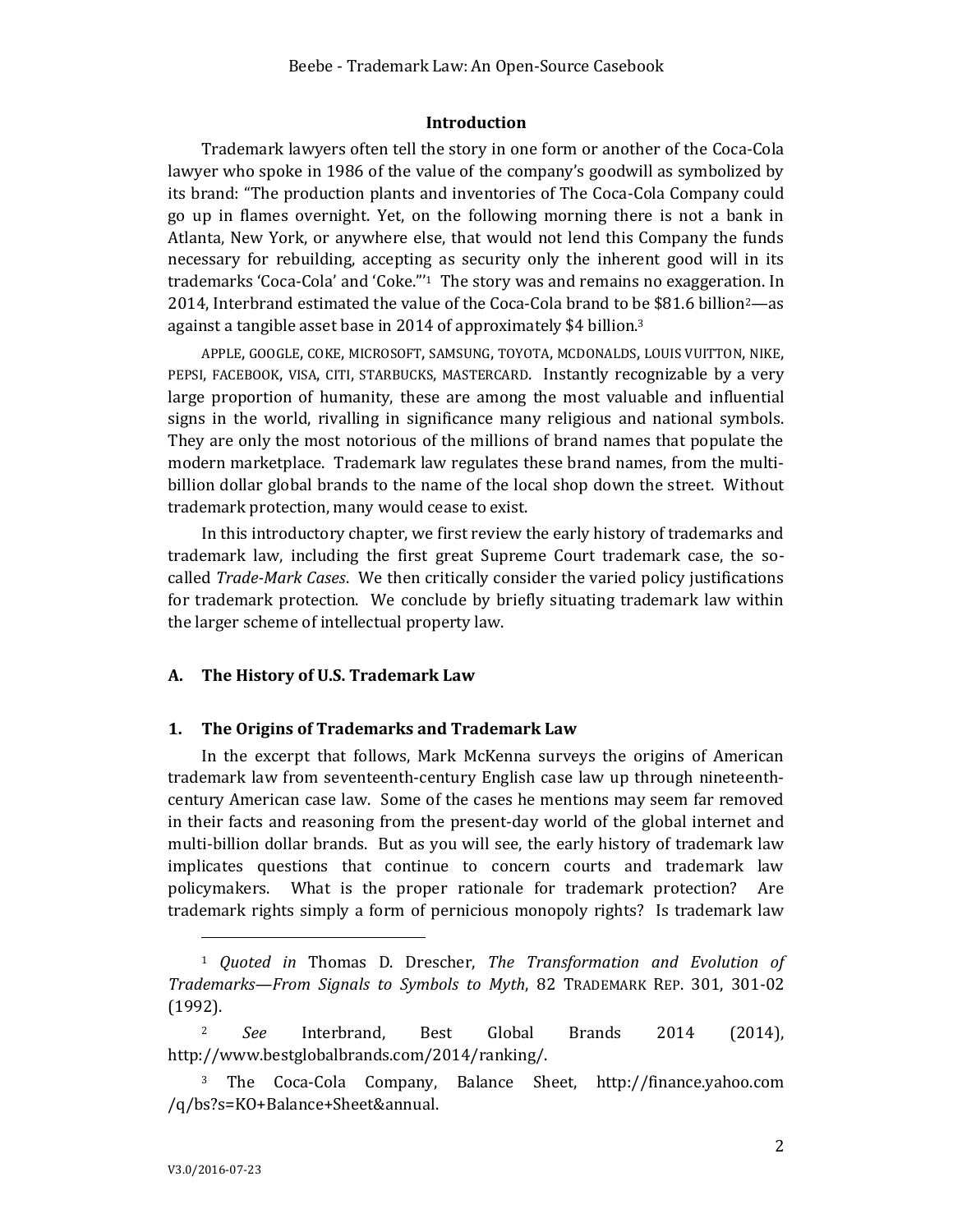intellectual property law or is it unfair competition law? What should qualify for trademark protection? What role should intent or "bad faith" play in the determination of liability for trademark infringement? Should consumers have standing to sue when they are confused by one company's use of a mark similar to another company's mark?

# **Mark P. McKenna,** *The Normative Foundations of Trademark Law***, 82 NOTRE DAME L. REV. 1839, 1849- (2007) (some footnotes altered or omitted)**

### *II. A SECOND LOOK AT EARLY TRADEMARK PROTECTION*

[1] Use of markings to identify and distinguish one's property dates to antiquity, and regulations regarding use of those marks almost as long…. Because nineteenth-century American courts explicitly drew on English law…, a full account necessarily begins in England.

## *A. Medieval Marks as Liabilities*

[2] Scholars have identified a number of ways in which individuals and producers historically used distinguishing marks. Most basically, merchants used marks to demonstrate ownership of physical goods, much in the way that ranchers use cattle brands to identify their cattle. Use of marks to indicate ownership of goods was particularly important for owners whose goods moved in transit, as those marks often allowed owners to claim goods that were lost. Producers relied on identifying marks, for example, to demonstrate ownership of goods recovered at sea.<sup>4</sup>

[3] Marks also were quite important to the operation of the guild system in medieval England. Local guilds often developed reputations for the quality of their products. When they did, the names of the towns or regions in which those guilds operated became repositories of goodwill. To maintain that goodwill, guilds needed to be able to restrict membership and identify and punish members who produced defective products. Guilds therefore required their members to affix distinguishing marks to their products so they could police their ranks effectively.<sup>5</sup>

[4] Importantly, guilds required members to display their marks for the purpose of developing and maintaining the collective goodwill of the guild; marks were *not* used for the purpose of establishing individual producer goodwill. Indeed, intraguild competition was strictly forbidden. Moreover, guild regulations were not motivated primarily by a concern for consumers. Even in the cutlers' trade, where

<sup>4</sup> Owners also carved identifying marks into the beaks of swans they were allowed to own by royal privilege. *See* FRANK I. SCHECHTER, THE HISTORICAL FOUNDATIONS OF THE LAW RELATING TO TRADE-MARKS 35-37 (1925)

<sup>5</sup> Not coincidentally, these mandatory marks also made it possible for the Crown to regulate conduct, particularly in the printing industry, where the Crown policed heresy and piracy. *See id*. at 63-77.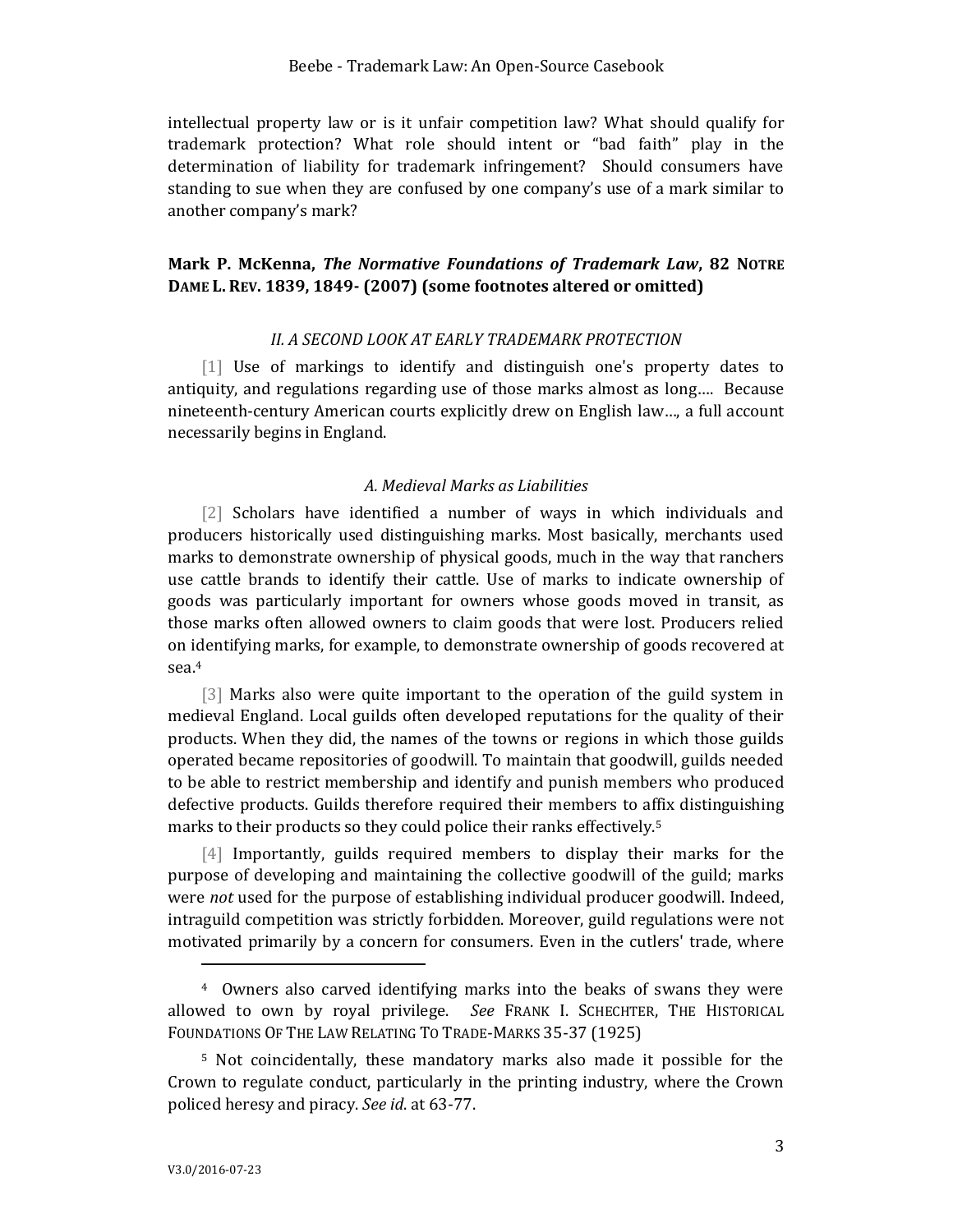marks seem to have been viewed most analogously to modern trademarks,<sup>6</sup> regulation was intended not for the protection of purchasers, but for "guidance of those exercising control or working in rivalry."<sup>7</sup> In fact, though it is not clear how often mark owners sought enforcement of their marks during this period, whatever enforcement mark owners did pursue seems to have been motivated by their concern about being held responsible for products they did not make.

# *B. English Trademark Cases*

[5] Commentators often cite the 1618 case of *Southern v. How*<sup>8</sup> as the first English case dealing with replication of another's identifying mark. According to Popham's report of that case,

an action upon the case was brought in the Common Pleas by a clothier, that whereas he had gained great reputation for his making of his cloth, by reason whereof he had great utterance to his great benefit and profit, and that he used to set his mark to his cloth, whereby it should be known to be his cloth: and another clothier perceiving it, used the same mark to his ill-made cloth on purpose to deceive him, and it was resolved that the action did well lie.<sup>9</sup>

[6] There are, however, good reasons to doubt the reliability of Popham's report, as Frank Schechter ably demonstrated in his seminal work *The Historical Foundations of the Law Relating to Trade-Marks*. Popham's is only one of five known reports of the case,<sup>10</sup> and the other reports do not corroborate Popham's account of the clothier's case. Some of the reports contain no reference at all to the clothier's case,<sup>11</sup> and at least one of the reports suggests that it was the deceived customer who brought the action rather than the merchant.<sup>12</sup> Nevertheless, much to the

<sup>6</sup> There are some examples in the cutlers' trade of the government treating marks as property that could be passed by will and of owners advertising to suppress piracy. *See id*. at 119-20.

<sup>7</sup> *Id*. at 120 (quoting Robert Eadon Leader, History of the Cutlers of Hallamshire 110 (1906)).

<sup>8</sup> (1618) Pop. 143, 79 Eng. Rep. 1243 (K.B.).

<sup>9</sup> *Southern*, (1618) Pop. at 144, 79 Eng. Rep. at 1244

<sup>10</sup> The other reports were (1659) Bridg.J. 125, 123 Eng. Rep. 1248 (C.P.); (1659) Cro. Jac. 468, 79 Eng. Rep. 400 (K.B.); (1676) 2 Rolle 5, 81 Eng. Rep. 621 (K.B.); and (1676) 2 Rolle 26 (K.B.), 81 Eng. Rep. 635. The report attributed to Popham, moreover, was not even reported by Popham himself but was included in the section of his collection titled "Some Remarkable Cases Reported by other Learned Pens since his death." (1682) Pop. 1, 1, 79 Eng. Rep. 1125, 1125.

<sup>11</sup> *See* (1659) Bridg.J. at 125-28, 123 Eng. Rep. at 1248-50; 2 Rolle at 5-6, 81 Eng. Rep. at 621-23.

<sup>12</sup> Croke's Report stated: "Dodderidge cited a case to be adjudged 33 Eliz. in the Common Pleas: a clothier of Gloucestershire sold very good cloth, so that in London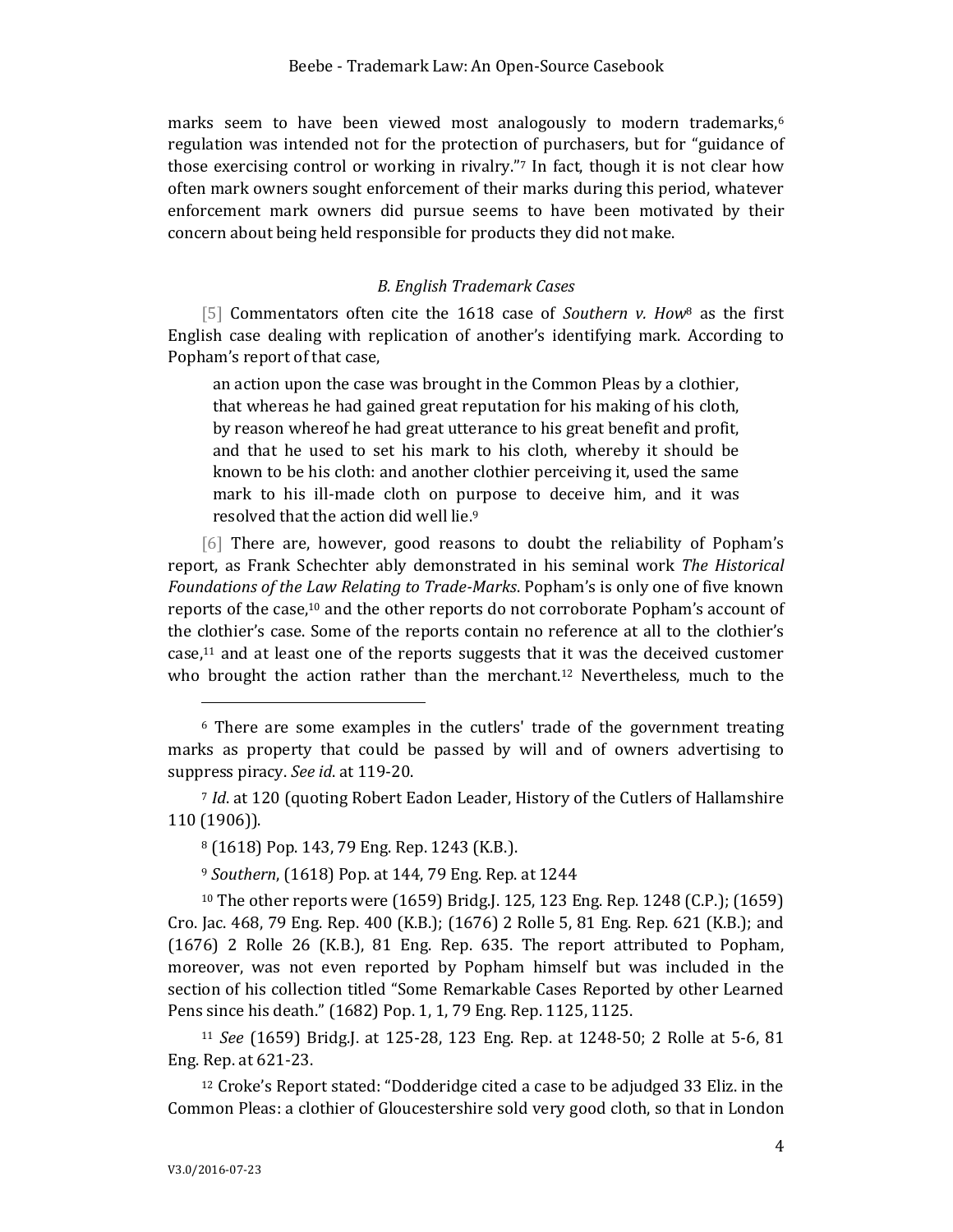detriment of trademark law's conceptual development, Popham's characterization of *Southern* played a prominent role in early English law. In fact, several English judges deciding trademark cases in the eighteenth and nineteenth centuries relied on Popham's report of the case for the proposition that cases based on use of another's mark could be brought as actions on the case, sounding in deceit.

## 1. Trademarks in Courts of Law and Equity

[7] The first reported English decision clearly involving a claim based on use of a party's trademark was the court of equity's 1742 decision in *Blanchard v. Hill*. 13 The plaintiff in that case, a maker of playing cards, sought an injunction

to restrain the defendant from making use of the Great *Mogul* as a stamp upon his cards, to the prejudice of the plaintiff, upon a suggestion, that the plaintiff had the sole right to this stamp, having appropriated it to himself, conformable to the charter granted to the cardmakers' company by King *Charles* the First.<sup>14</sup>

[8] The factual context of *Blanchard* is particularly noteworthy; the plaintiff was seeking protection of a mark for playing cards pursuant to a royal charter, and charters granting exclusive rights to cardmakers had been at the center of a long political struggle between Parliament and the Crown. Marks played an important role in the contested charter scheme because cardmakers were required to use their seals so that exclusivity could be enforced,<sup>15</sup> a fact that clearly colored the court's view of the case….

[9] The *Blanchard* decision, however, should not be read as a categorical condemnation of claims based on use of a competitor's mark. Rather, Lord Hardwicke was focused on cases in which the plaintiff's claim of exclusive rights emanated from a monopoly granted by royal charter. In fact, his decision in *Blanchard* specifically distinguished the plaintiff's claim in that case from the clothier's claim referenced in Popham's report of *Southern*. Unlike the plaintiff in *Blanchard*, who claimed the exclusive right to use his Mogul mark without qualification, the clothier in *Southern* based his case on the defendant's "fraudulent

if they saw any cloth of his mark, they would buy it without searching thereof; and another who made ill cloths put his mark upon it without his privity; and an action upon the case was brought *by him who bought the cloth*, for this deceit; and adjudged maintainable." (1659) Cro. Jac. at 471, 79 Eng. Rep. at 402 (emphasis added). The second of Rolle's Reports, 2 Rolle 28, 81 Eng. Rep. at 637, is somewhat ambiguous, but that report also suggests it may have been the purchaser who brought the case.

<sup>13</sup> (1742) 2 Atk. 484 (Ch.), 26 Eng. Rep. 692

<sup>14</sup> *Id*. at 484, 26 Eng. Rep. at 692-93.

<sup>15</sup> *See* The Case of Monopolies, (1603) 11 Co. Rep. 84b, 88b, 77 Eng. Rep. 1260, 1266 (K.B.) (calling the playing card monopoly granted by Queen Elizabeth under her royal prerogative an "odious monopoly").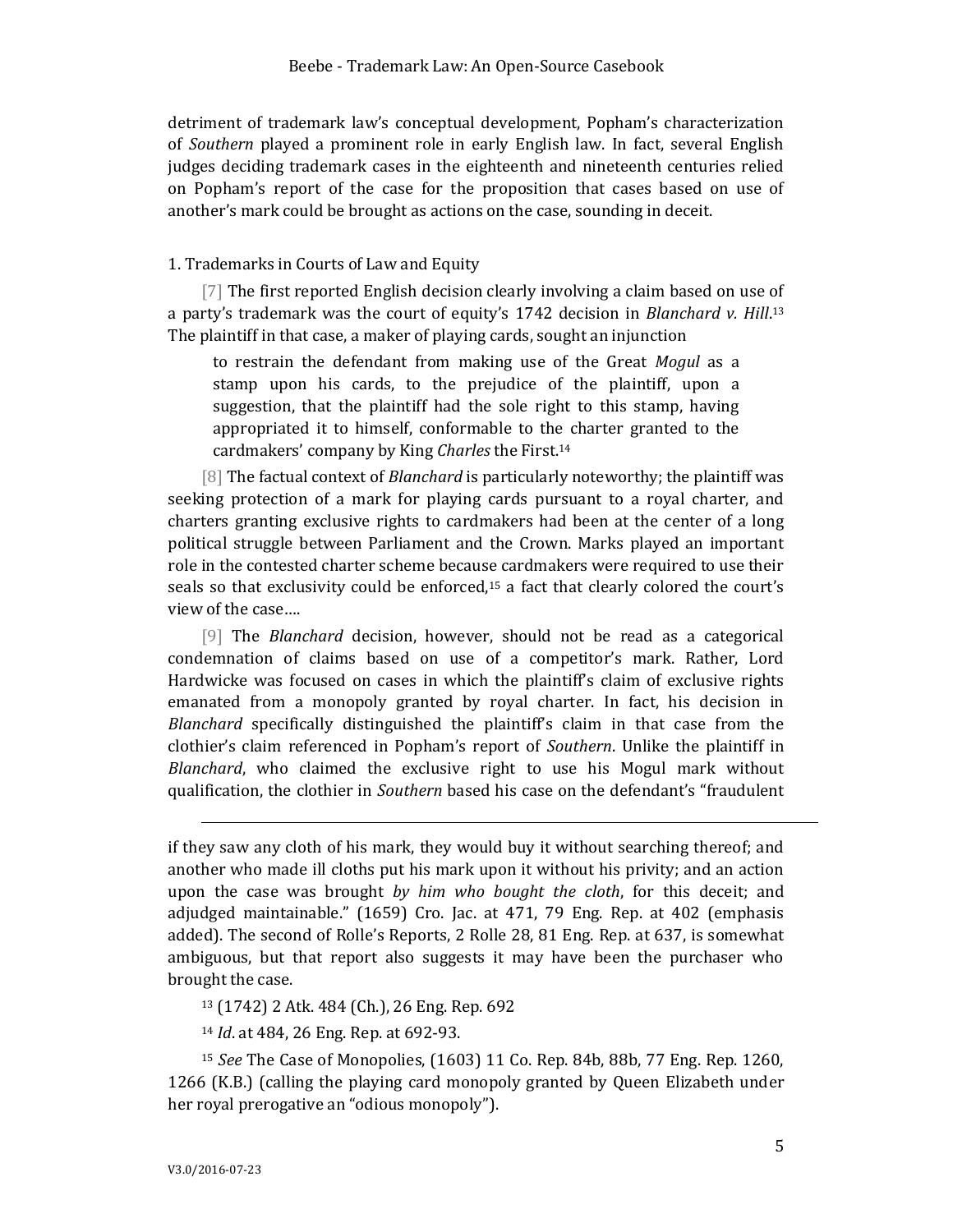design, to put off bad cloths by this means, or to draw away customers from the other clothier."<sup>16</sup> When the defendant intended to pass off its goods as those of the plaintiff, Lord Hardwicke implied, an injunction might well be appropriate.

[10] Despite the initial reluctance of courts of equity to recognize exclusive rights in trademarks and Lord Hardwicke's clear suggestion that claimants pursue such claims at law, the first reported trademark decision by an English common law court was the 1824 decision in *Sykes v. Sykes*. <sup>17</sup> In that case, the court upheld a verdict for the plaintiff against defendants who marked their shot-belts and powder-flasks with the words "Sykes Patent" in imitation of the plaintiff's use of the same mark for its shot-belts and powder-flasks.<sup>18</sup> After specifically noting that the plaintiff's sales had decreased after the defendants began selling their identically labeled products, the court concluded that the defendants had violated the plaintiff's rights by marking their goods so as "to denote that they were of the genuine manufacture of the plaintiff" and "[selling] them to retail dealers, for the express purpose of being resold, as goods of the plaintiff's manufacture."<sup>19</sup>

[11] A number of common law cases following the *Sykes* decision recognized claims in similar circumstances, imposing liability when a producer sought to pass off its goods as those of a competitor.<sup>20</sup> Those cases generally were brought as actions on the case, in the nature of deceit.<sup>21</sup> Yet one must be careful not to read those cases through modern lenses—despite the form of action, courts in these early cases invariably described the defendant as having practiced fraud *against the plaintiff*. 22

 $\overline{a}$ 

<sup>21</sup> *See, e.g.*, Edelsten v. Edelsten, (1863) 1 De. G.J. & S. 185, 199, 46 Eng. Rep. 72, 78 (Ch.) (stating that in actions for trademark infringement "[a]t law the proper remedy is by an action on the case for deceit: and proof of fraud on the part of the Defendant is of the essence of the action").

<sup>22</sup> *See Blofeld*, 4 B. & Ad. at 412, 110 Eng. Rep. at 510 (upholding the verdict for the plaintiff and holding that the defendant's use of envelopes resembling those of plaintiff's, and containing the same words, was a "fraud against the plaintiff").

<sup>16</sup> *Blanchard*, 2 Atk. at 485, 26 Eng. Rep. at 693.

<sup>17</sup> (1824) 3 B. & C. 541, 107 Eng. Rep. 834 (K.B.). There are some accounts of an earlier decision in a case called *Cabrier v. Anderson*, apparently tried before Lord Mansfield in 1777, in which the court awarded the plaintiff damages of £100 under a statute of William III when the defendant put plaintiff's name on defendant's watches. *See* Schechter, *supra* note 23, at 137-38. There are no published reports of the case, though contemporary press accounts claimed that the case was "'remarkable ... and the first of its kind."' *Id*. at 137 (quoting St. James Chronicle, Dec. 4, 1777).

<sup>18</sup> *Sykes*, 3 B. & C. at 543, 107 Eng. Rep. at 835.

<sup>19</sup> *Id*.

<sup>20</sup> *See, e.g.,* Blofeld v. Payne, (1833) 4 B. & Ad. 410, 411-12, 110 Eng. Rep. 509, 510 (K.B.).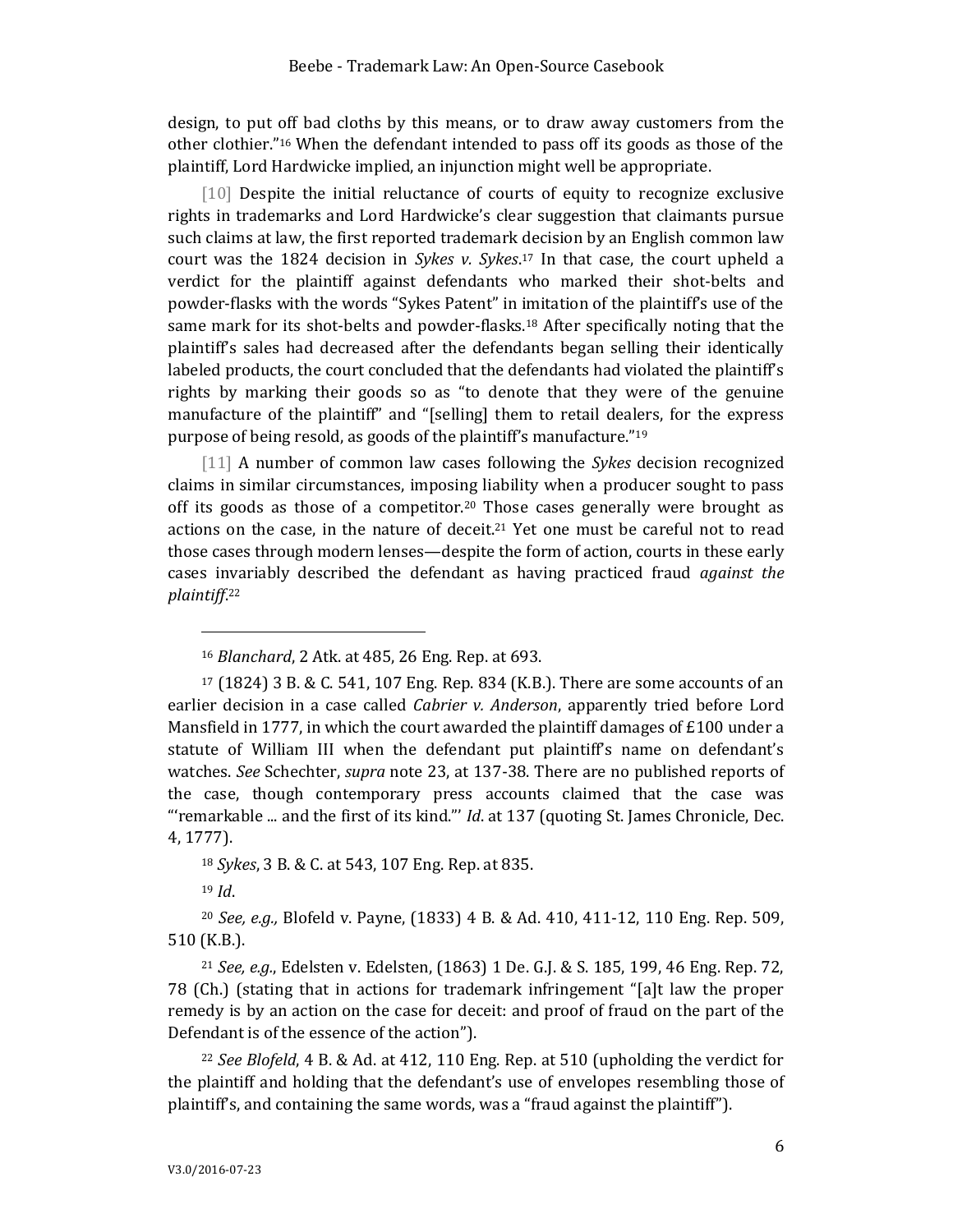[12] Like their counterparts in courts of law, courts of equity became more solicitous of trademark claims in the first part of the nineteenth century. Of particular significance, courts very early on concluded that, where a claimant could demonstrate an exclusive right to use a particular mark, equity would intervene to protect a property interest and evidence of fraudulent intent was not necessary….

[13] As Lord Westbury said in *Leather Cloth Co. v. American Leather Cloth Co*. 23 rejecting any contention that courts of equity based their jurisdiction on fraud, $24$ 

The true principle, therefore, would seem to be, that the jurisdiction of the Court in the protection given to trade marks rests upon property, and that the Court interferes by injunction, because that is the only mode by which property of this description can be effectually protected.<sup>25</sup>

Significantly, Lord Westbury reached this conclusion after noting that, even when a party held out his goods as those of another, the other had no right to complain unless the act caused him some pecuniary loss or damage.<sup>26</sup> "Imposition on the public, occasioned by one man selling his goods as the goods of another, cannot be the ground of private right of action or suit."<sup>27</sup> The court in *Levy v. Walker<sup>28</sup>* was even more explicit that the protection of trademarks was intended to protect producers and not primarily for the benefit of consumers: "The Court interferes solely for the purpose of protecting the owner of a trade or business from a fraudulent invasion of that business by somebody else. It does not interfere to prevent the world outside from being misled into anything."<sup>29</sup>

….

### *C. Early American Trademark Jurisprudence*

## 1. Trademark Law Targets Dishonest Trade Diversion

[14] As noted above, I read the decisions of the English common law courts and courts of equity as reflecting the same fundamental concern. In both types of cases, courts were singularly focused on the harm to a producer from improper diversion of its trade, and they worked with existing forms of action to remedy that harm. American courts had the same focus when they began deciding trademark cases,

<sup>23</sup> (1863) 4 De G.J. & S. 137, 141, 46 Eng. Rep. 868 (Ch).

<sup>24</sup> *Id*. at 141, 46 Eng. Rep. at 870.

<sup>25</sup> *Id*. at 142, 46 Eng. Rep. at 870.

<sup>26</sup> *Id*. at 140, 46 Eng. Rep. at 870.

<sup>27</sup> *Id*. at 141, 46 Eng. Rep. at 870.

<sup>28</sup> (1878) 10 Ch.D. 436.

<sup>29</sup> *Id*. at 448.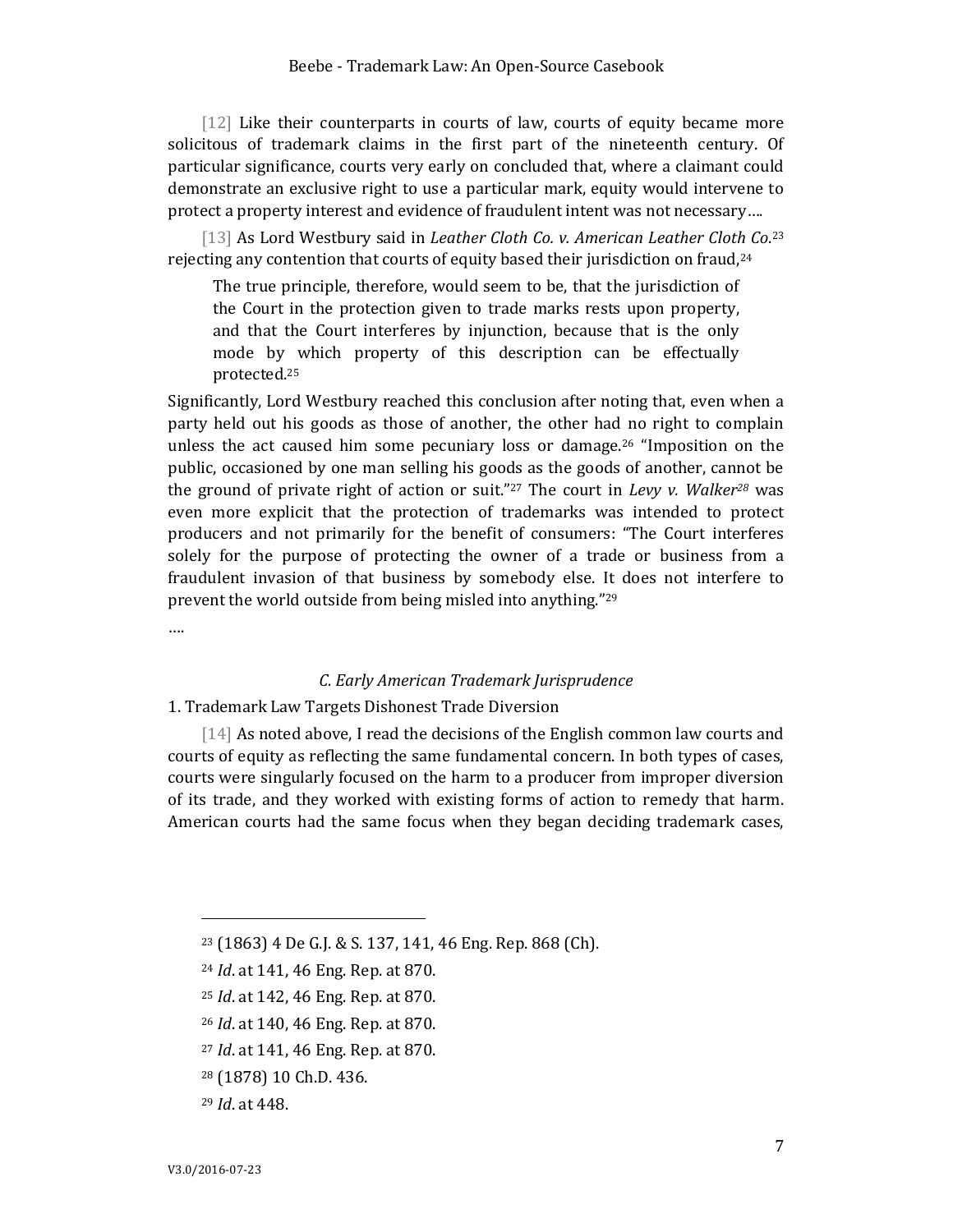and they repeatedly made clear that the purpose of trademark law was to protect a party from illegitimate attempts to divert its trade.<sup>30</sup>

[15] In *Coats v. Holbrook*,<sup>31</sup> for example, the court said that a person is not allowed to imitate the product of another and "thereby attract to himself the patronage that without such deceptive use of such names ... would have inured to the benefit of that other person."<sup>32</sup>

[16] [...] Moreover, ... American courts concluded very early on that this protection in many cases was based on a property right,<sup>33</sup> following essentially the approach of English courts of equity.

## 2. Trademarks and Unfair Competition

 $\overline{a}$ 

[17] Because the purpose of trademark protection traditionally was to prevent trade diversion by competitors, it has long been regarded as a species of the broader law of unfair competition, and even more broadly, as part of the law governing other fraudulent (and unfair) business practices. This view of trademark protection as a

<sup>31</sup> 7 N.Y. Ch. Ann. 713 (1845).

<sup>32</sup> *Id*. at 717.

<sup>30</sup> Like its English predecessor, American trademark law was predominantly a product of judicial decision. Prior to the Act of July 8, 1870, ch. 230, 16 Stat. 198, 210, statutory protection, to the extent it existed, was at the state level and highly trade-specific. Massachusetts, for example, specifically regulated the use of marks on sailcloth. *See* Schechter, *supra* note 23, at 130-32. The Supreme Court declared the first two attempts at federal trademark legislation unconstitutional. *See* The Trade-Mark Cases, 100 U.S. 82, 99 (1879) (invalidating the trademark legislation of 1870 and the Act of Aug. 14, 1876, ch. 274, 19 Stat. 141 (which imposed criminal sanctions against one who fraudulently used, sold or counterfeited trademarks)). Even after Congress began legislating again in this area, however, trademark law remained fundamentally a creature of common law. Indeed, the Lanham Act, ch. 540, 60 Stat. 427 (1946), is widely noted to have generally codified common law. *See, e.g.*, Robert C. Denicola, *Some Thoughts on the Dynamics of Federal Trademark Legislation and the Trademark Dilution Act of 1995*, Law & Contemp. Probs., Spring 1996, at 79, 80 ("Putting aside statutory innovations directly linked to the public notice provided by the Act's registration system, the Lanham Act codifies the basic common law principles governing both the subject matter and scope of protection."); Kenneth L. Port, *The Illegitimacy of Trademark Incontestability*, 26 Ind. L. Rev. 519, 520 (1993) ("[T]he Lanham Act's primary, express purpose was to codify the existing common law of trademarks and not to create any new trademark rights.").

<sup>33</sup> *See, e.g.*, The Trade-Mark Cases, 100 U.S. 82, 92 (1879); Blackwell v. Armistead, 3 F. Cas. 546, 548 (C.C.W.D. Va. 1872) (No. 1474); Derringer v. Plate, 29 Cal. 292, 294-95 (1865); Avery & Sons v. Meikle & Co., 4 Ky. L. Rptr. 759, 764-65 (1883);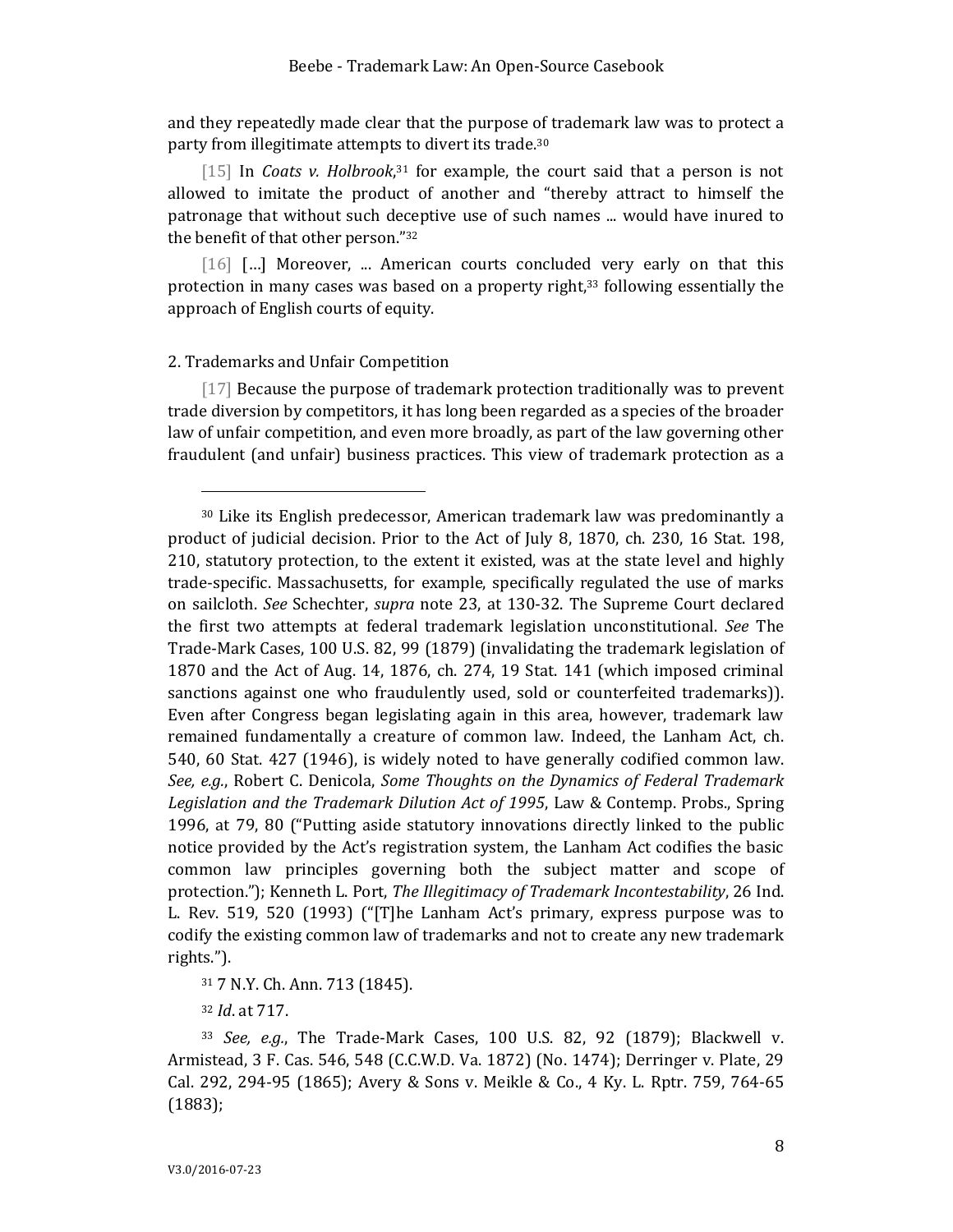species of unfair competition was not, as some have suggested, $34$  a post hoc conflation of two branches of the law. From the very beginning, trademark cases and those only "analogous" to trademark cases were grounded in the same fundamental principle—that no person has the right to pass off his goods as those of another….

[18] At some point in the late nineteenth century, American courts began to use the term "unfair competition" slightly differently. Those courts divided the universe of distinguishing marks into "technical trademarks," which were protected in actions for trademark infringement, and "trade names," which could only be protected in actions for unfair competition. Arbitrary or fanciful terms applied to particular products were considered technical trademarks,<sup>35</sup> while surnames, geographic terms, descriptive terms were considered trade names.<sup>36</sup> ….

[19] In practice, cases of trademark infringement and those of unfair competition differed primarily in terms of what the plaintiff had to prove. Use of another's technical trademark was unlikely to have a legitimate explanation and could be condemned categorically. Trademark infringement plaintiffs therefore did not have to prove intent. Use of another's trade name, on the other hand, may have had an innocent purpose, such as description of the product's characteristics or its geographic origin. As a result, in contrast to trademark infringement plaintiffs, unfair competition claimants had to prove that the defendant intended to pass off its products as those of the plaintiff.

….

 $\overline{a}$ 

## **Comments and Questions**

1. *Trademark law and "property*." Critics of the expansion in the subject matter and scope of trademark protection in recent decades often accuse the law of having lost its purportedly traditional focus on consumer protection and having instead embraced a property-rights rationale for trademark protection. Elsewhere in the above-excerpted article, McKenna directly challenges this view:

<sup>34</sup> *See, e.g.*, Robert G. Bone, *Hunting Goodwill: A History of the Concept of Goodwill in Trademark Law*, 86 B.U. L. REV. 547, 572 (2006). (arguing that courts' shift to recognizing goodwill as the relevant property interest helped "to unify, at the level of general principle, the distinct but closely related torts of trademark infringement and unfair competition").

<sup>35</sup> *See* Restatement (Third) of Unfair Competition § 9 (1995); *see also* 1 McCarthy, *supra* note 13, § 4:4, at 4-4 (defining technical trademarks as marks that were "fanciful, arbitrary, distinctive, non-descriptive in any sense and not a personal name").

<sup>&</sup>lt;sup>36</sup> Trade names then cumulatively can be thought to comprise what we now think of as indicators which lack inherent distinctiveness and are protectable only with evidence of secondary meaning.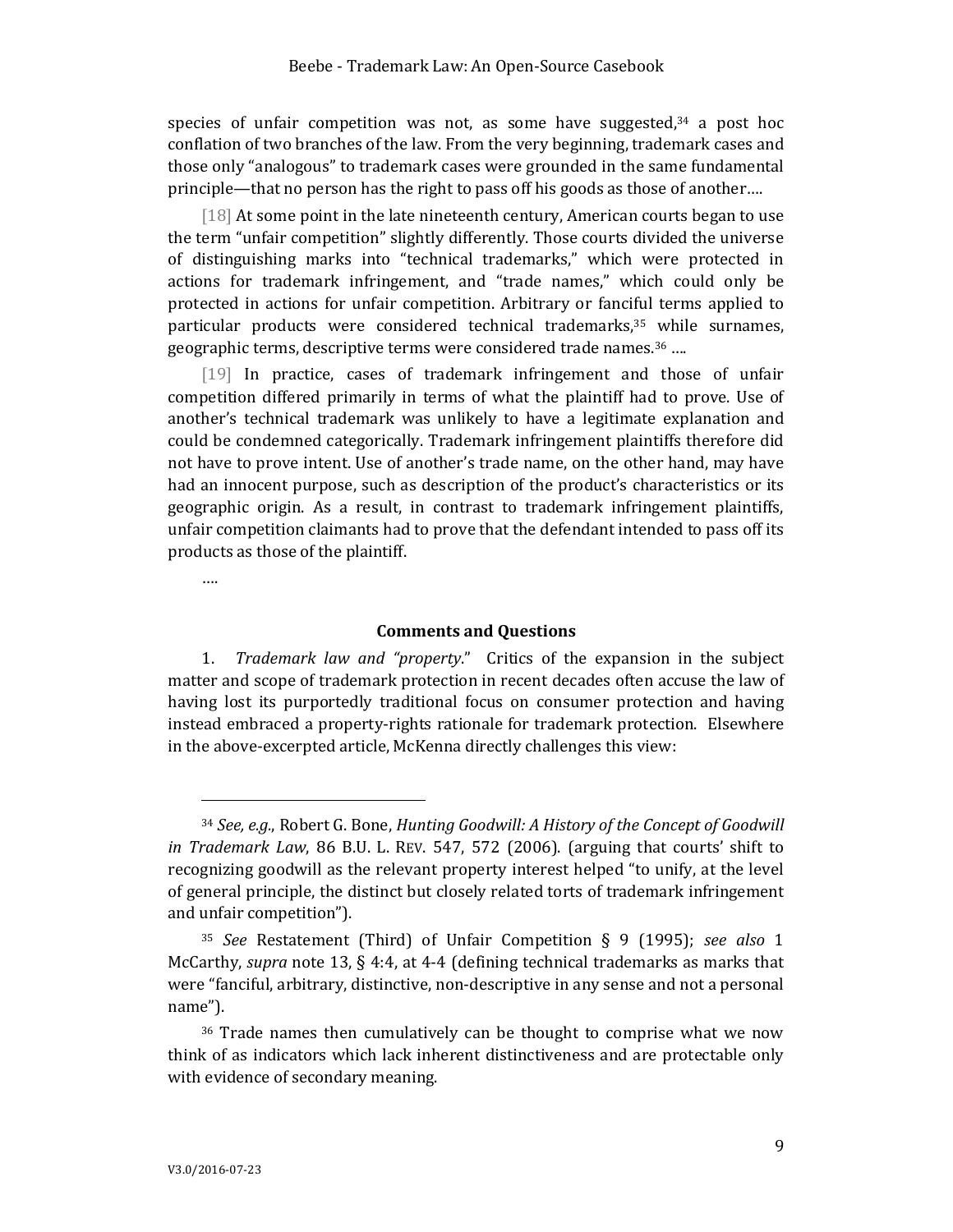[T]rademark law was not traditionally intended to protect consumers. Instead, trademark law, like all unfair competition law, sought to protect producers from illegitimate diversions of their trade by competitors. Courts did focus on consumer deception in these cases, but only because deception distinguished actionable unfair competition from mere competition, which was encouraged. In fact, courts denied relief in many early trademark cases despite clear evidence that consumers were likely to be confused by the defendant's use. Invariably they did so because the plaintiff could not show that the defendant's actions were likely to divert customers who otherwise would have gone to the plaintiff.

Moreover, American courts protected producers from illegitimately diverted trade by recognizing property rights. This property-based system of trademark protection was largely derived from the natural rights theory of property that predominately influenced courts during the time American trademark law developed in the nineteenth century….

Critics cannot continue simply to claim that modern law is illegitimate because it does not seek to protect consumers. Because it never really did

Mark P. McKenna, *The Normative Foundations of Trademark Law*, 82 NOTRE DAME L. REV. 1839, 1841, 1916 (2007). For an alternative reading of the history of American trademark law, see Robert G. Bone, *Hunting Goodwill: A History of the Concept of Goodwill in Trademark Law*, 86 B.U. L. REV. 547 (2006).

2. *Production marks*. As the McKenna excerpt explains, local guilds required production marks not just to aid in asserting their monopoly but also to fix liability for poorly-made goods that might tarnish the reputation of the guild. An early example of quality enforcement—and of trademark adjudication—comes to us in the remarkable story of the fourteenth-century bladesmith John Odinsay. Odinsay was accused of making a sword that broke during combat when one Sir Peter Harpdon used it to defend himself from highway brigands (led by Geoffrey Tete Noir) while travelling through Bordeaux in 1345. Sir Peter recovered from his wounds in that skirmish and went on to fight next to the Black Prince in the Battle of Crecy in 1346. But upon his return to London, he pursued the matter of the broken sword. The hallmark suggested that Odinsay had made it (and the penalties for such faulty craftsmanship would have ruined Odinsay and his family), but the mark turned out to be a forgery. The London bladesmiths' guild discovered that several of its members' marks were being forged, perhaps by smiths in nearby cities. *See* Thomas D. Drescher, *The Transformation and Evolution of Trademarks—From Signals to Symbols to Myth*, 82 TRADEMARK REPORTER 301, 313-18 (1992).

# <span id="page-9-0"></span>**2. The Trade-Mark Cases**

The Supreme Court's 1879 opinion in the *Trade-Mark Cases* is the first great Supreme Court opinion on trademarks (often written at the time as "trade-marks"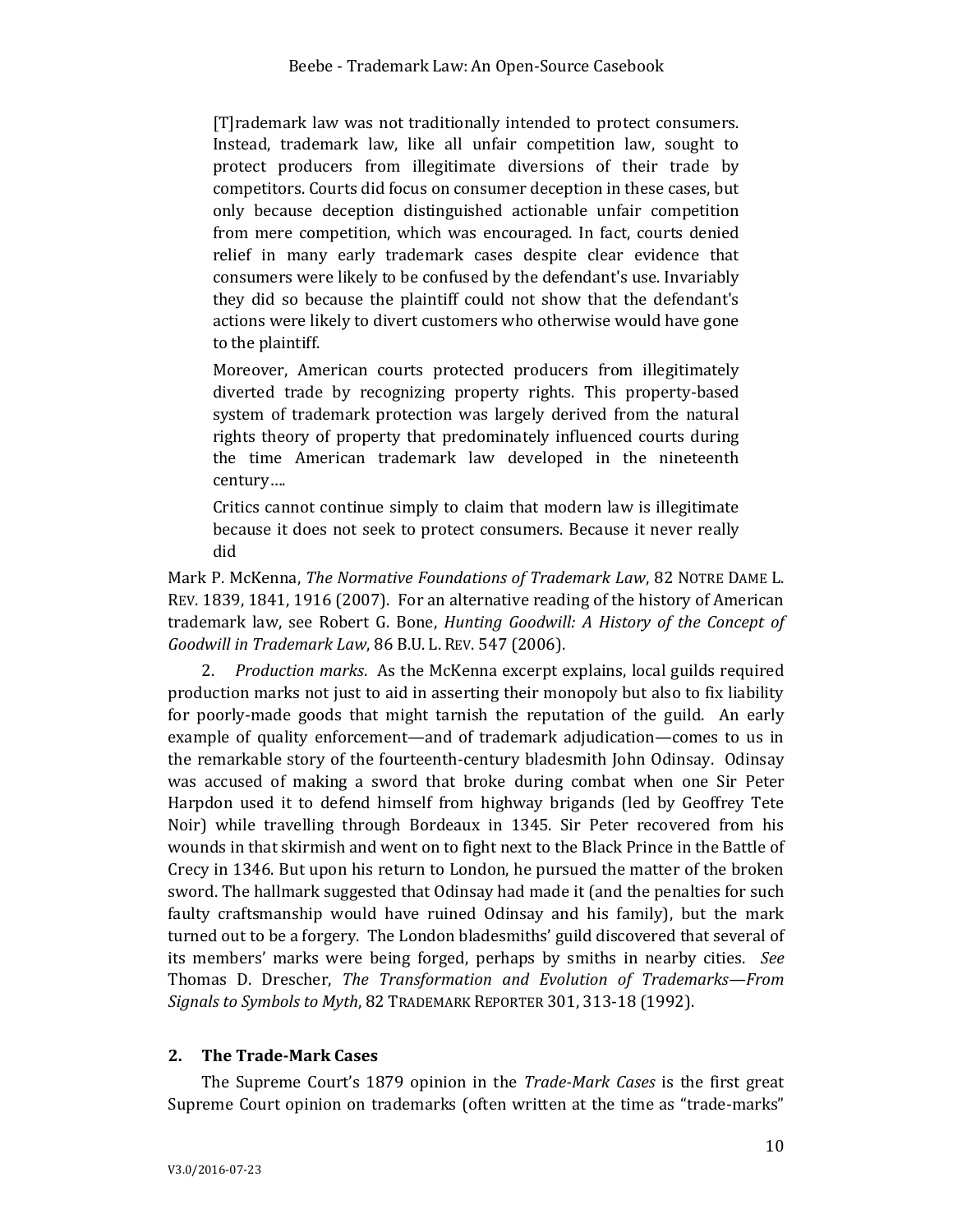or "trade marks", which latter usage British English still prefers to this day). It arose out of three criminal cases in which the defendants challenged the constitutionality of the federal trademark law in effect at the time.

# <span id="page-10-0"></span>*Trade-Mark Cases* **100 U.S. 82 (1879)**

## MR. JUSTICE MILLER delivered the opinion of the court.

[1] The three cases whose titles stand at the head of this opinion are criminal prosecutions for violations of what is known as the trade-mark legislation of Congress. The first two are indictments in the southern district of New York, and the last is an information in the southern district of Ohio. In all of them the judges of the circuit courts in which they are pending have certified to a difference of opinion on what is substantially the same question; namely, are the acts of Congress on the subject of trade-marks founded on any rightful authority in the Constitution of the United States?

[2] The entire legislation of Congress in regard to trade-marks is of very recent origin. It is first seen in sects. 77 to 84, inclusive, of the act of July 8, 1870, entitled 'An Act to revise, consolidate, and amend the statutes relating to patents and copyrights.' 16 Stat. 198. The part of this act relating to trade-marks is embodied in chap. 2, tit. 60, sects. 4937 to 4947, of the Revised Statutes.

[3] It is sufficient at present to say that they provide for the registration in the Patent Office of any device in the nature of a trade-mark to which any person has by usage established an exclusive right, or which the person so registering intends to appropriate by that act to his exclusive use; and they make the wrongful use of a trade-mark, so registered, by any other person, without the owner's permission, a cause of action in a civil suit for damages. Six years later we have the act of Aug. 14, 1876 (19 Stat. 141), punishing by fine and imprisonment the fraudulent use, sale, and counterfeiting of trade-marks registered in pursuance of the statutes of the United States, on which the informations and indictments are founded in the cases before us.

[4] The right to adopt and use a symbol or a device to distinguish the goods or property made or sold by the person whose mark it is, to the exclusion of use by all other persons, has been long recognized by the common law and the chancery courts of England and of this country, and by the statutes of some of the States. It is a property right for the violation of which damages may be recovered in an action at law, and the continued violation of it will be enjoined by a court of equity, with compensation for past infringement. This exclusive right was not created by the act of Congress, and does not now depend upon it for its enforcement. The whole system of trade-mark property and the civil remedies for its protection existed long anterior to that act, and have remained in full force since its passage.

[5] There propositions are so well understood as to require neither the citation of authorities nor an elaborate argument to prove them.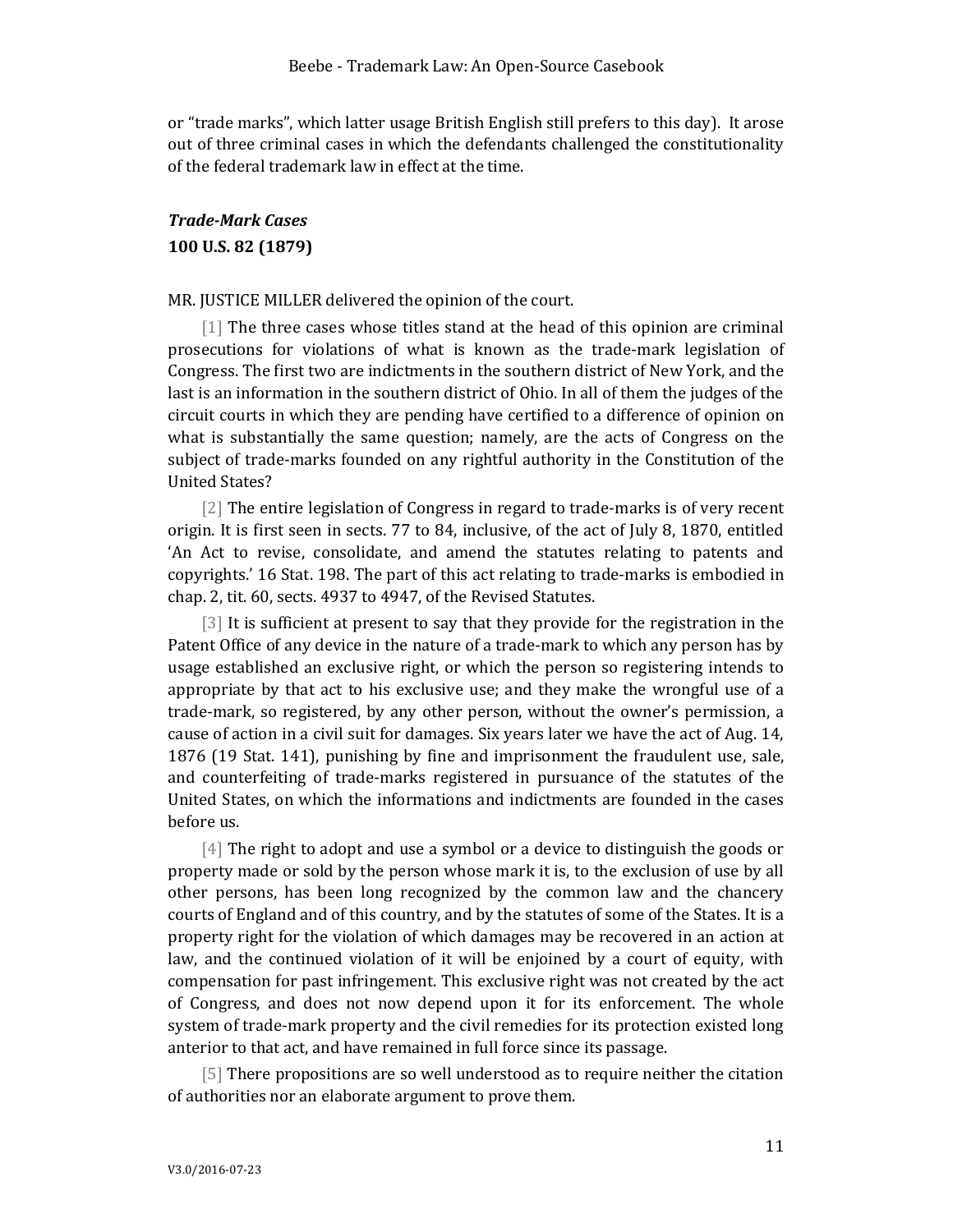[6] As the property in trade-marks and the right to their exclusive use rest on the laws of the States, and, like the great body of the rights of person and of property, depend on them for security and protection, the power of Congress to legislate on the subject, to establish the conditions on which these rights shall be enjoyed and exercised, the period of their duration, and the legal remedies for their enforcement, if such power exist at all, must be found in the Constitution of the United States, which is the source of all powers that Congress can lawfully exercise.

[7] In the argument of these cases this seems to be conceded, and the advocates for the validity of the acts of Congress on this subject point to two clauses of the Constitution, in one or in both of which, as they assert, sufficient warrant may be found for this legislation.

[8] The first of these is the eighth clause of sect. 8 of the first article. That section, manifestly intended to be an enumeration of the powers expressly granted to Congress, and closing with the declaration of a rule for the ascertainment of such powers as are necessary by way of implication to carry into efficient operation those expressly given, authorizes Congress, by the clause referred to, 'to promote the progress of science and useful arts, by securing for limited times, to authors and inventors, the exclusive right to their respective writings and discoveries.'

[9] As the first and only attempt by Congress to regulate the *right of trademarks* is to be found in the act of July 8, 1870, to which we have referred, entitled 'An Act to revise, consolidate, and amend the statutes relating to *patents* and *copyrights*,' terms which have long since become technical, as referring, the one to inventions and the other to the writings of authors, it is a reasonable inference that this part of the statute also was, in the opinion of Congress, an exercise of the power found in that clause of the Constitution. It may also be safely assumed that until a critical examination of the subject in the courts became necessary, it was mainly if not wholly to this clause that the advocates of the law looked for its support.

[10] Any attempt, however, to identify the essential characteristics of a trademark with inventions and discoveries in the arts and sciences, or with the writings of authors, will show that the effort is surrounded with insurmountable difficulties.

[11] The ordinary trade-mark has no necessary relation to invention or discovery. The trade-mark recognized by the common law is generally the growth of a considerable period of use, rather than a sudden invention. It is often the result of accident rather than design, and when under the act of Congress it is sought to establish it by registration, neither originality, invention, discovery, science, nor art is in any way essential to the right conferred by that act. If we should endeavor to classify it under the head of writings of authors, the objections are equally strong. In this, as in regard to inventions, originality is required. And while the word *writings* may be liberally construed, as it has been, to include original designs for engravings, prints, &c., it is only such as are *original*, and are founded in the creative powers of the mind. The writings which are to be protected are *the fruits of intellectual labor*, embodied in the form of books, prints, engravings, and the like. The trade-mark may be, and generally is, the adoption of something already in existence as the distinctive symbol of the party using it. At common law the exclusive right to it grows out of its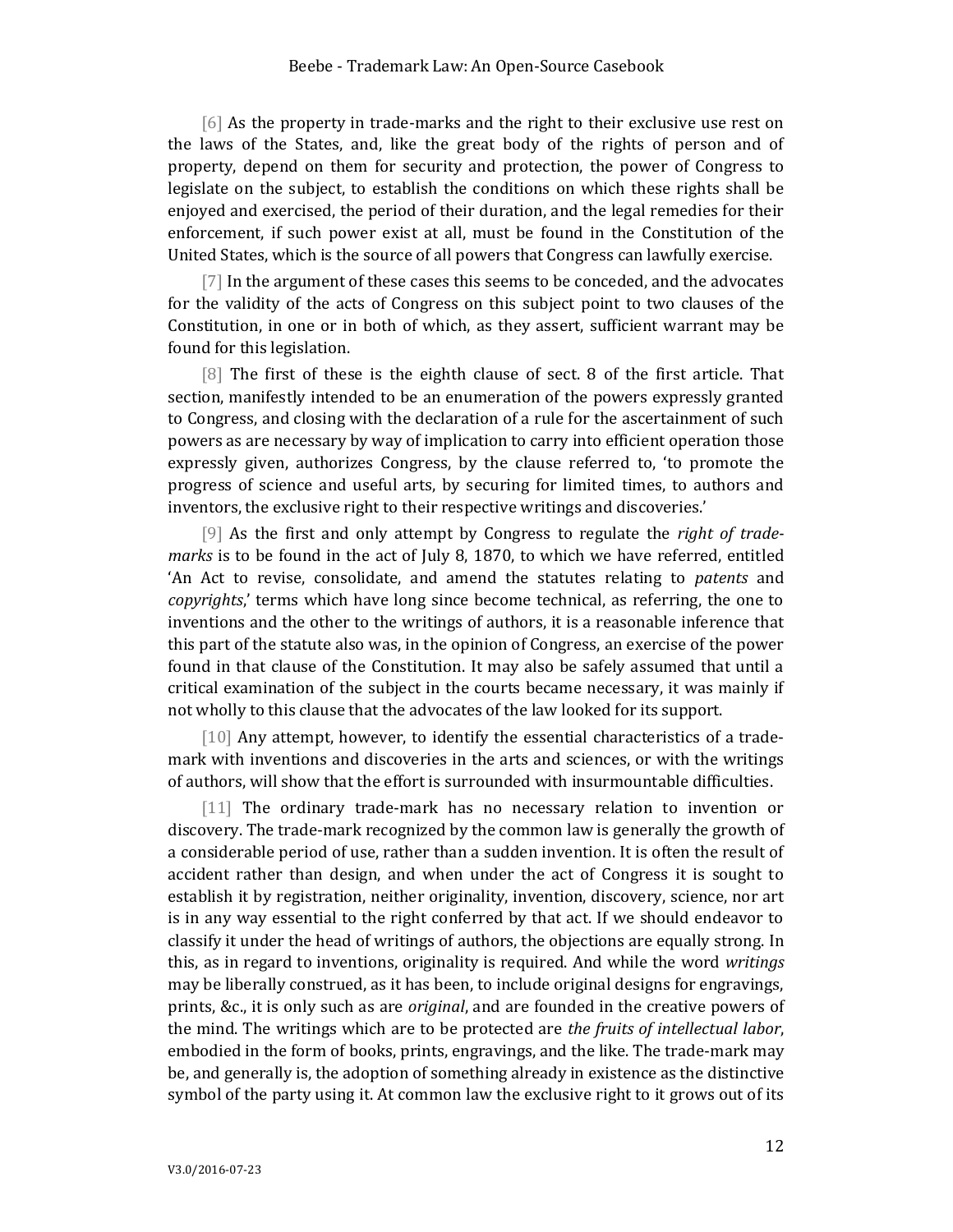*use*, and not its mere adoption. By the act of Congress this exclusive right attaches upon registration. But in neither case does it depend upon novelty, invention, discovery, or any work of the brain. It requires no fancy or imagination, no genius, no laborious thought. It is simply founded on priority of appropriation. We look in vain in the statute for any other qualification or condition. If the symbol, however plain, simple, old, or well-known, has been first appropriated by the claimant as his distinctive trade-mark, he may by registration secure the right to its exclusive use. While such legislation may be a judicious aid to the common law on the subject of trade-marks, and may be within the competency of legislatures whose general powers embrace that class of subjects, we are unable to see any such power in the constitutional provision concerning authors and inventors, and their writings and discoveries.

[12] The other clause of the Constitution supposed to confer the requisite authority on Congress is the third of the same section, which, read in connection with the granting clause, is as follows: 'The Congress shall have power to regulate commerce with foreign nations, and among the several States, and with the Indian tribes.'

[13] If [a law's] main purpose be to establish a regulation applicable to all trade, to commerce at all points, especially if it be apparent that it is designed to govern the commerce wholly between citizens of the same State, it is obviously the exercise of a power not confided to Congress.

[14] We find no recognition of this principle in the chapter on trade-marks in the Revised Statutes. We would naturally look for this in the description of the class of persons who are entitled to register a trade-mark, or in reference to the goods to which it should be applied.… But no such idea is found or suggested in this statute. Its language is: 'Any person or firm domiciled in the United States, and any corporation created by the United States, or of any State or Territory thereof,' or any person residing in a foreign country which by treaty or convention affords similar privileges to our citizens, may be registration obtain protection for his trade-mark. Here is no requirement that such person shall be engaged in the kind of commerce which Congress is authorized to regulate. It is a general declaration that anybody in the United States, and anybody in any other country which permits us to do the like, may, by registering a trade-mark, have it fully protected…. The remedies provided by the act when the right of the owner of the registered trade-mark is infringed, are not confined to the case of a trade-mark used in foreign or inter-state commerce.

[15] It is therefore manifest that no such distinction is found in the act, but that its broad purpose was to establish a universal system of trade-mark registration, for the benefit of all who had already used a trade-mark, or who wished to adopt one in the future, without regard to the character of the trade to which it was to be applied or the residence of the owner, with the solitary exception that those who resided in foreign countries which extended no such privileges to us were excluded from them here.

….

…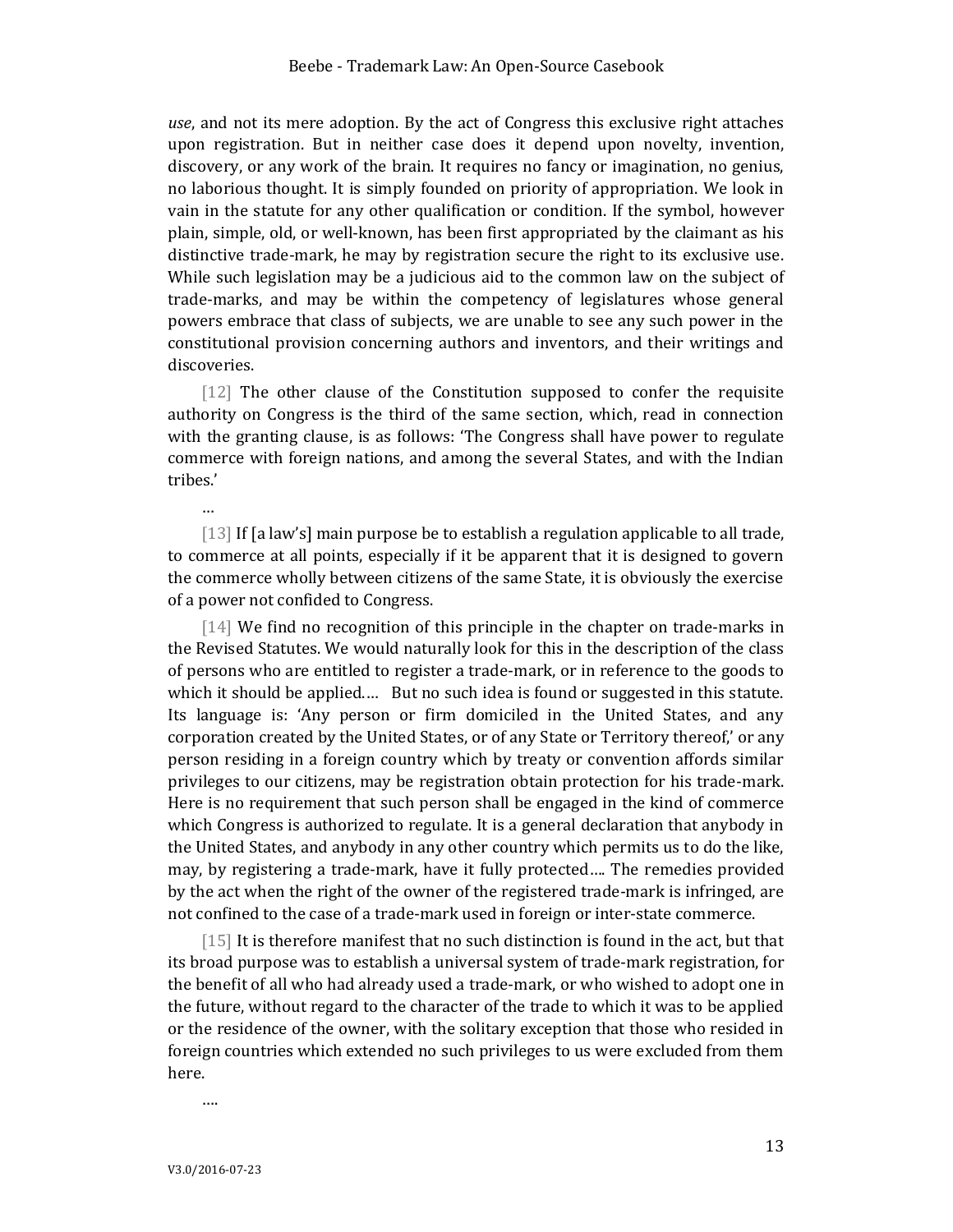[16] While we have, in our references in this opinion to the trade-mark legislation of Congress, had mainly in view the act of 1870, and the civil remedy which that act provides, it was because the criminal offences described in the act of 1876 are, by their express terms, solely referable to frauds, counterfeits, and unlawful use of trade-marks which were registered under the provisions of the former act. If that act is unconstitutional, so that the registration under it confers no lawful right, then the criminal enactment intended to protect that right falls with it.

[17] The questions in each of these cases being an inquiry whether these statutes can be upheld in whole or in part as valid and constitutional, must be answered in the negative; and it will be

So certified to the proper circuit courts.

# <span id="page-13-0"></span>**3. The Statutory Development of U.S. Trademark law and the Lanham Act of 1946**



*Rep. Fritz Lanham, 1880-1965 (D-Texas, 1919-1947)*

# **Excerpt from Restatement (Third) of Unfair Competition § 9 (1995)**

[1] *e*. *Trademark legislation.* The federal government and each of the states have enacted legislation protecting trademarks. The statutes generally provide a mechanism for the registration of trademarks, describe the types of marks that may be registered, and specify the procedural and substantive advantages afforded to the owner of a trademark registration. The statutes, however, do not ordinarily preempt the protection of trademarks at common law.

[2] Although several states had earlier enacted legislation to prevent the fraudulent use of trademarks, the first federal trademark statute was not enacted until 1870. This initial attempt at federal protection proved short-lived, however, when in 1879 the Supreme Court in the *Trade-Mark Cases*, 100 U.S. (10 Otto) 82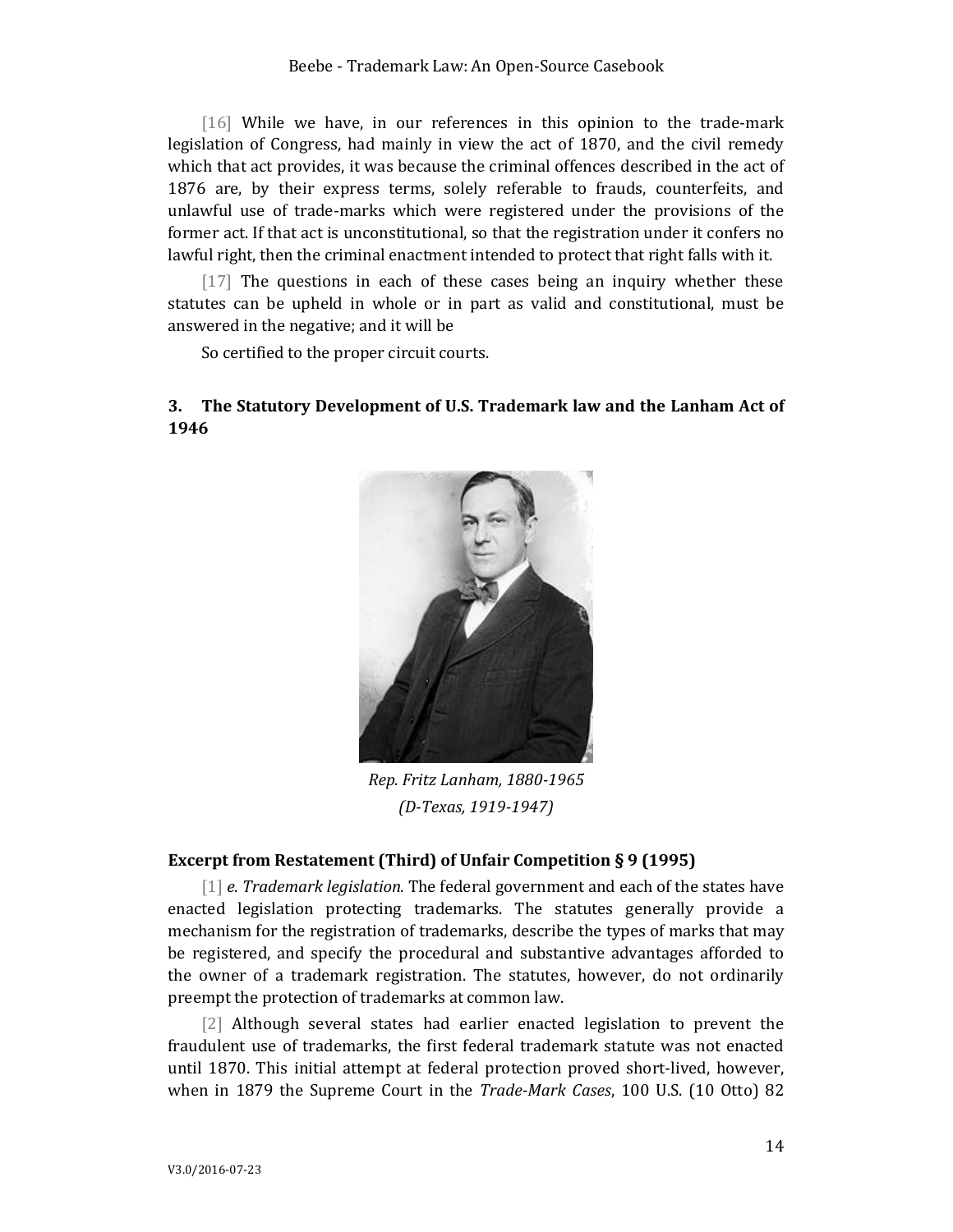(1879), held that the statute had been unconstitutionally grounded on the patent and copyright clause of the Constitution. A second federal statute was enacted in 1881, but in reaction to the *Trade-Mark Cases*, registration under the act was limited to marks used in commerce with foreign nations and the Indian tribes. The first modern federal trademark registration statute was the Trademark Act of 1905, grounded on the commerce clause. In a continuation of the distinction that had developed at common law between technical "trademarks" and "trade names," the Act of 1905 limited registration to fanciful and arbitrary marks, except for marks that had been in actual use for 10 years preceding passage of the statute.

[3] To clarify and strengthen the rights of trademark owners, the Act of 1905 was replaced by the Trademark Act of 1946 (effective July 5, 1947), 15 U.S.C.A. §§ 1051- 1127, commonly known as the Lanham Act. The Lanham Act is generally declarative of existing law, incorporating the principal features of common law trademark protection. However, among the major innovations of the Lanham Act were the adoption of a constructive notice rule that effectively expanded the geographic scope of trademark rights, and an attempt to provide a measure of security to trademark owners in the form of "incontestable" rights in certain trademarks. The Lanham Act in  $\S$  43(a) also added a general proscription against false designations and representations that has come to serve as a federal law of deceptive marketing.

[4] Statutes in every state also provide for the registration of trademarks. In 1949 the United States (now International) Trademark Association prepared a Model State Trademark Bill patterned after the federal registration system. The Model Bill, revised in 1964 and 1992, provides the basis for much of the current state legislation.

# **From Edward S. Rogers,** *The Lanham Act and the Social Function of Trademarks***, 14 LAW & CONTEMP. PROBS. 173 (1949)**

[1] The prospect of getting anything through Congress in 1937 was not encouraging. Our committee[, the Trade Mark Committee of the Patent Section of the American Bar Association,] kept notes and I had a scrapbook in which I stuck ideas that came in from all sorts of places. More as a matter of convenience than anything else, I cast those notes and ideas in the form of a draft statute.

[2] In the winter of 1937 the Commissioner of Patents asked me to come to Washington to see him. He said he had had a conference with Fritz Lanham, who was chairman of the subcommittee of the House Patent Committee dealing with trademarks, and asked me to see Mr. Lanham, which I did. Mr. Lanham said that a large number of piecemeal amendments to the 1905 Act had been proposed and that he had been studying the Act and couldn't make head or tail of it; that if it were amended piecemeal it would make incomprehensible what had hitherto been merely obscure. So he asked if anywhere around there was a skeleton draft of a new act that could be used as a sort of clotheshorse to hang things on. I told him I had such a draft and he asked me to leave it with him, which I, of course, was glad to do.

….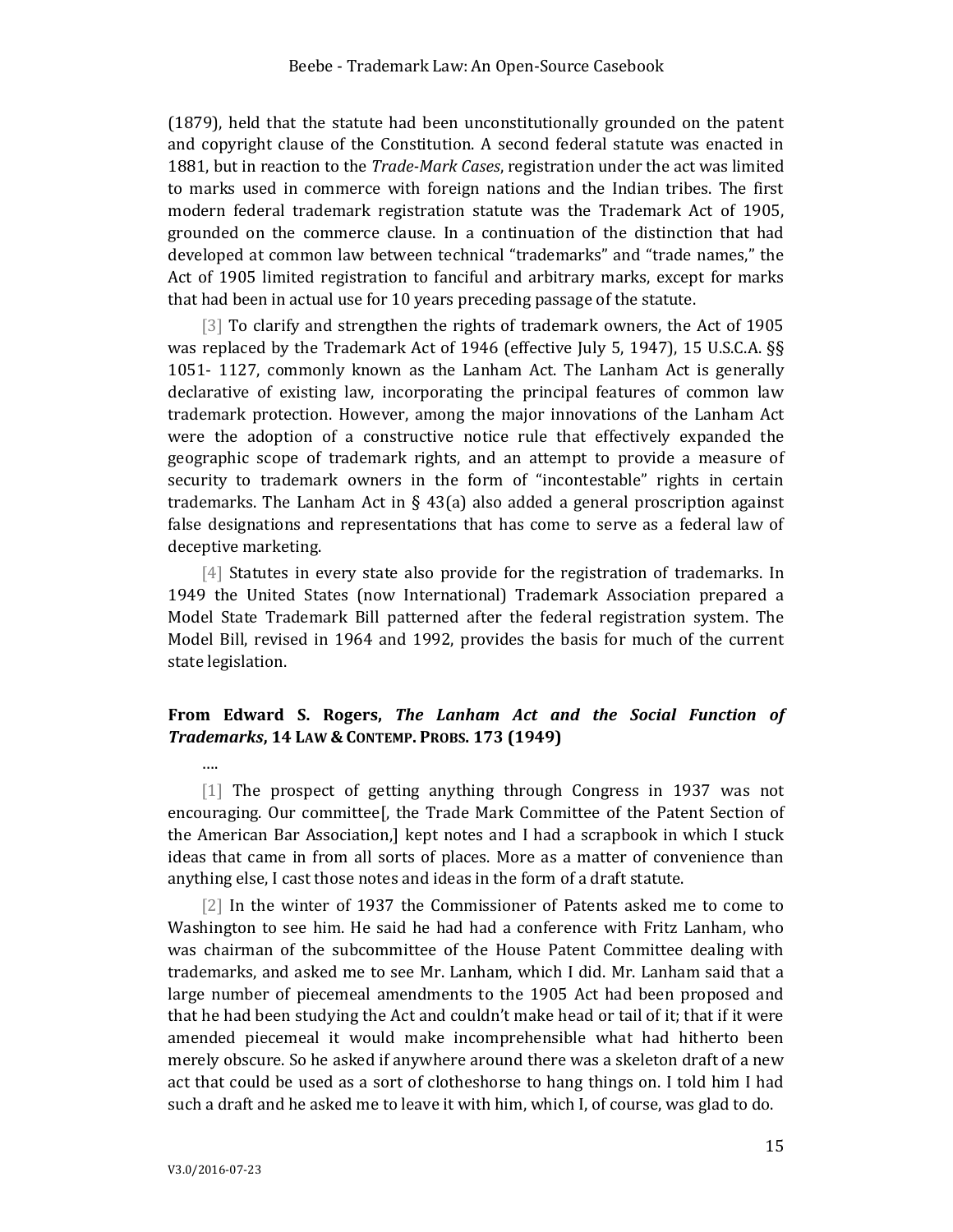[3] I supposed that Mr. Lanham was just going to study this memorandum and skeleton—it was hardly more than that—and begin to hold hearings. I was surprised when, on January 19, 1938, he introduced it as H.R. 9041.

[4] Immediately bar associations appointed committees which did thoughtful and conscientious work, with the result that we now have a new Trade-Mark Act. Since the last Act was passed in 1905 and the new Act in 1946—forty-one years later—I suspect we are going to have to live with the Lanham Act for a long time.

[5] Whenever there was a hearing before any committee on the trade-mark bill, sooner or later there appeared zealous men from the Department of Justice who raised all manner of objections. They asserted that trade-marks are monopolistic and any statutory protection of them plays into the hands of big business and should be discouraged. In vain it was pointed out that what is now big business started as little business—that trade-marks are not, like patents and copyrights, a government grant of an exclusive right, that trade-marks are visible reputation and symbols of good will, that trade-marks are the antithesis of monopoly, and that to protect them is to insure the one whose goods or services they distinguish against fraud and misrepresentation.

[6] No progress seemed to be made with the Department's representatives, who were against not only the protection of trade-marks but trade-marks as an institution….

#### **Comments and Questions**

1. *The Long Road to the Lanham Act*. In his influential treatise, J. Thomas McCarthy records the fate of legislative efforts through the war years leading to the Lanham Act of 1946:

Hearings on the bill and the various forms in which it was reintroduced were held in March 1938, March 1939, June 1939, and passed the House and Senate in 1939 and 1940. However, the Senate moved to reconsider the bill on June 23, 1940 and it was returned to the calendar and died. In the 77th Congress a reintroduced bill passed the Senate in 1941 and the House in 1942, but the bill died upon being referred back to Committee in 1942. Hearings were held in the 78th Congress in 1943 and 1944, but the bill was not passed. Finally, the 1945 version of the bill (H.R. 1654) was passed by the 79th Congress.

MCCARTHY ON TRADEMARKS AND UNFAIR COMPETITION  $\S$  5.4 (2015). If we date the Lanham Act from its first draft in 1937 (or indeed back to the so-called Vestal Bill of 1931), then the Act is nearly 80 years old. This may help to explain the existence of certain especially abstruse statutory sections that the student will confront through the course of studying U.S. trademark law.

….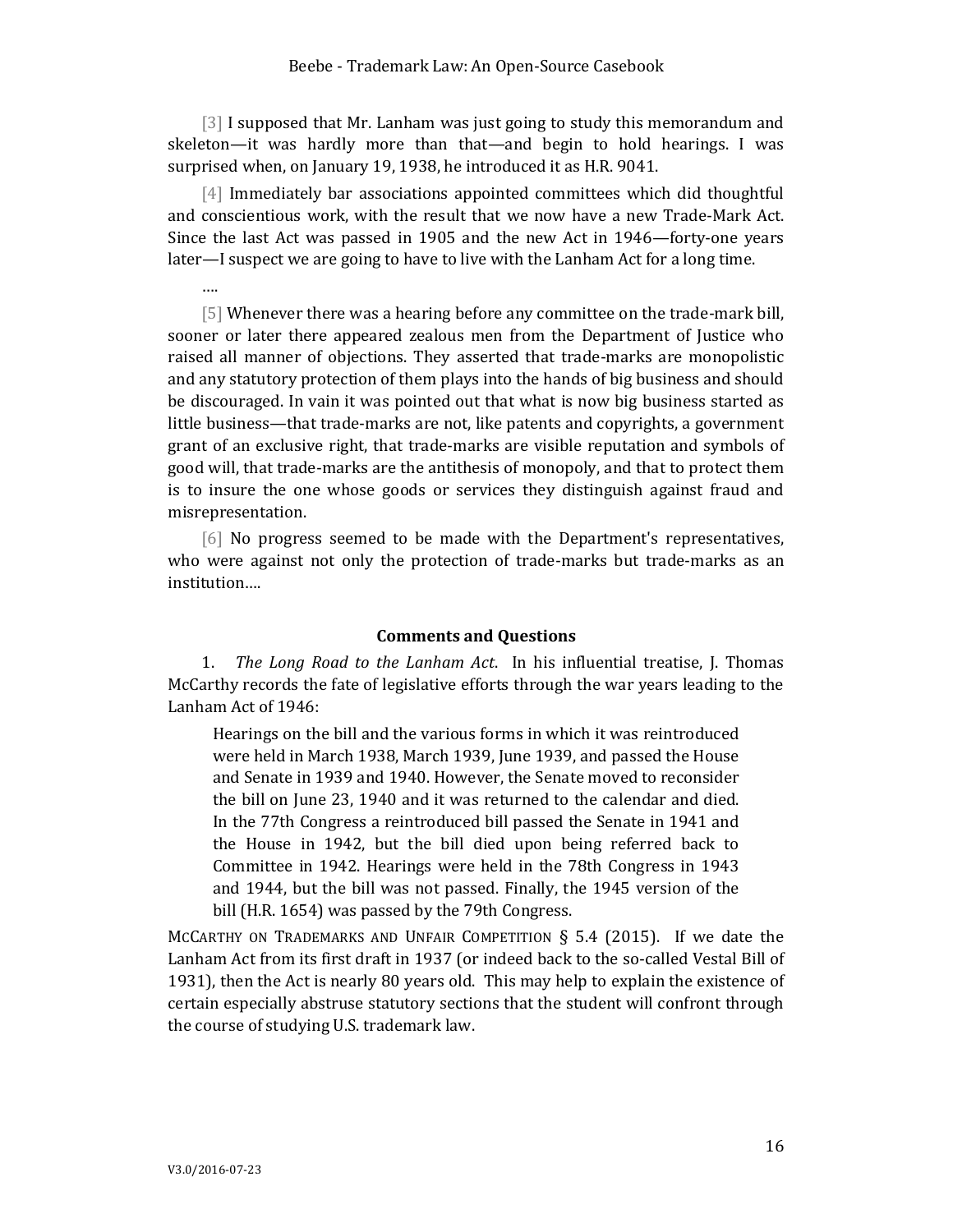## <span id="page-16-0"></span>**4. Recent Statutory Developments**

The Lanham Act has been amended numerous times since its July 5, 1947 effective date. Listed here are some of the more important amendments, many of which we will refer to through the course of this casebook.

- 1962 The limiting phrase "purchasers as to the source of origin of such goods or services" was deleted from Lanham Act § 32. 1962 Pub. L. No. 87- 772, 76 Stat. 769. This arguably significantly broadened the scope of anti-infringement protection under the Act.
- 1975 The following sentence was added to Lanham Act  $\S$  35: "The court in exceptional cases may award reasonable attorney fees to the prevailing party." 1975 Pub. L. No. 93-600, 88 Stat. 1955.
- 1975 Congress finally changed the name of the "Patent Office" to the "Patent and Trademark Office." 1975 Pub. L. No. 93-596, 88 Stat. 1949.
- 1982 The Court of Customs and Patent Appeals became the Court of Appeals for the Federal Circuit. Pub. L. 97-164, 96 Stat. 25.
- 1984 The Trademark Counterfeiting Act of 1984 was enacted, 1984 Pub. L. No. 98-473, 98 Stat. 1837, amending Lanham §§ 34, 35, and 36, and establishing criminal trademark anti-counterfeiting penalties in 18 U.S.C. § 2320.
- 1988 The Trademark Law Revision Act of 1988 (TLRA) was enacted, effective November 16, 1989. Pub. L. No. 100-667, 102 Stat. 3935. The TLRA established the "intent-to-use" basis for registration and federal statutory "constructive use" for purposes of priority. It also significantly rewrote Lanham Act  $\S$  43(a).
- 1996 The Federal Trademark Dilution Act (FTDA), enacted and effective January 16, 1996, established a federal cause of action for anti-dilution protection in Lanham Act § 43(c). Pub. L. No. 104-98, 109 Stat. 985. The FTDA has been replaced by the Trademark Dilution Revision Act of 2006.
- 1996 The Anticounterfeiting Consumer Protection Act of 1996 further enhanced procedures to combat and penalties for trademark counterfeiting. Pub. L. No. 104-153, 110 Stat 1386. The Act also introduced statutory damages for counterfeiting.
- 1999 The Anticybersquatting Consumer Protection Act (ACPA) established Lanham Act  $\S$  43(d) to combat the cybersquatting of domain names confusingly similar to or dilutive of trademarks. Pub. L. No. 106-113, 113 Stat. 1501.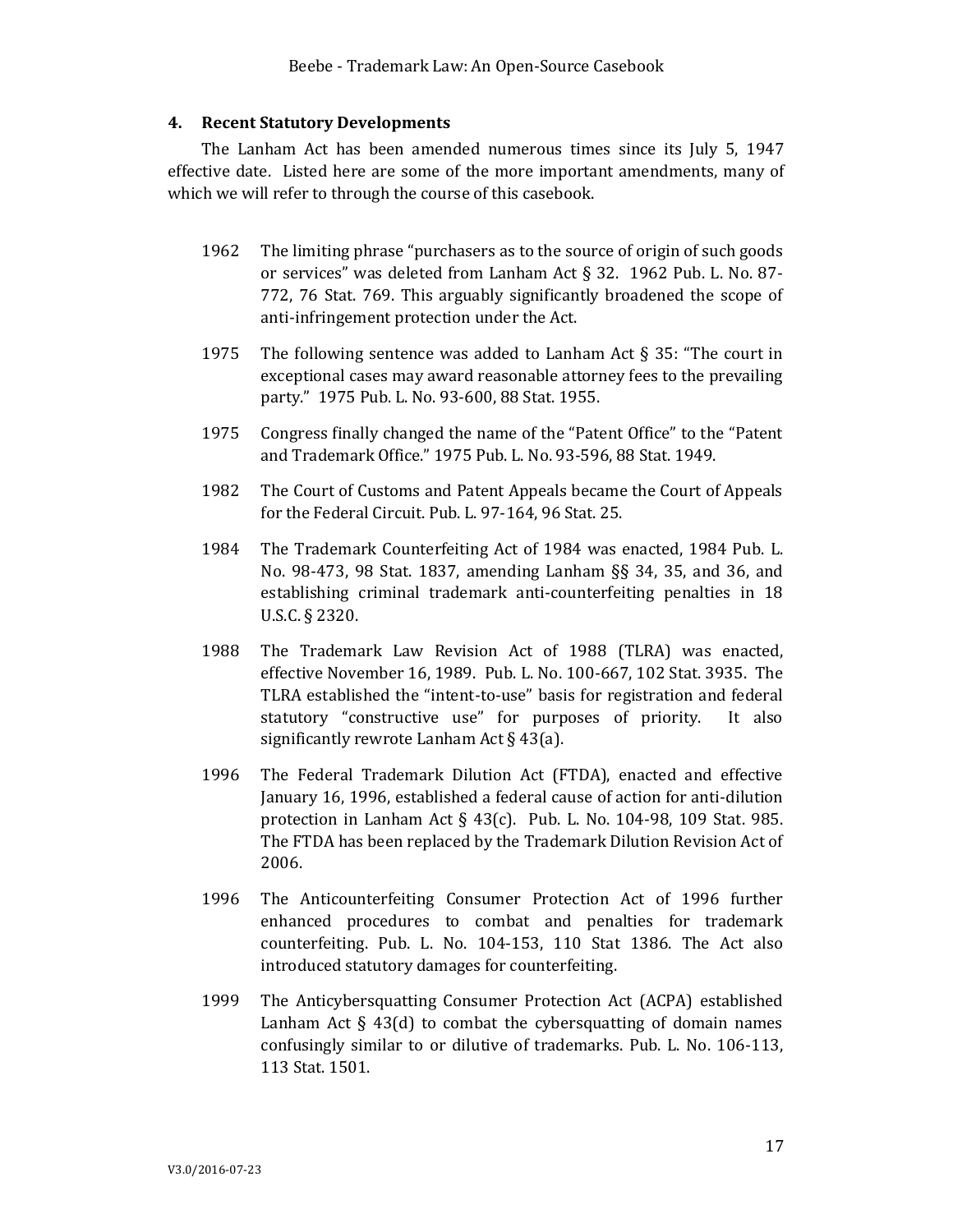- 2003 The Madrid Protocol Implementation Act (MPIA), enacted Nov. 2, 2002 and effective Nov. 2, 2003, established Lanham Act §§ 60-74. 116 Stat. 1758, 1913 Pub. L. No. 107-273. With the MPIA, the U.S. became a member of the Madrid System of international trademark registration.
- 2006 The Trademark Dilution Revision Act of 2006 (TDRA) significantly rewrote Lanham Act § 43(c). Pub. L. No. 109-312, 120 Stat. 1730. It replaced the FTDA of 1996.
- 2008 The Prioritizing Resources and Organization for Intellectual Property Act of 2008 (PRO-IP Act) enhanced civil damages and criminal penalties for trademark counterfeiting. Pub. L. No. 110-313, 122 Stat. 3014.

## **Comments and Questions**

1. *"The Last Best Place."* One of the stranger moments in the history of U.S. trademark legislation involves the phrase "The Last Best Place." Between 2001 and 2004, a Nevada business named Last Best Beef, LLC filed eight applications at the PTO to register the phrase "The Last Best Place" in connection with various goods and services. In 2005, Congress passed and the President signed into law an appropriations bill with a rider that consisted of the following language: "Notwithstanding any other provision of this Act, no funds appropriated under this Act shall be used to register, issue, transfer, or enforce any trademark of the phrase 'The Last Best Place.'" Upon learning of this statutory command in an appropriations bill that covered the PTO, the PTO suspended all consideration of Last Best Beef's trademark applications and no further applications for the phrase have since been filed. What? In 1988, a Montana writer had entitled an anthology of Montana-oriented poetry and prose "The Last Best Place." The phrase was soon taken up by Montana businesses and state government. In 2005, Montana Senator Conrad Burns attached the rider to the appropriations bill on the ground that the phrase "belongs to the State of Montana." *See* John L. Welch, *Montana Senator Again Blocks "LAST BEST PLACE" Registrations*, The TTABlog, Feb. 27, 2009, http://thettablog.blogspot.com/2009/02/montana-senator-max-baucus-

announced.html. *See also The Last Best Beef, LLC v. Dudas*, 506 F.3d 333 (4th Cir. 2007) (not seeing a problem with any of this).

# <span id="page-17-0"></span>**B. The Policy Justifications for Trademark Protection**

Probably the most oft-quoted passage from the *Trade-Mark Cases* is the paragraph in which the Supreme Court compared trademarks to the two other most significant forms of intellectual property, copyrights and patents (paragraph 11 in the excerpt above). Consider whether what Justice Miller wrote in 1879 about the development of brand names is still accurate today:

The ordinary trade-mark has no necessary relation to invention or discovery. The trade-mark recognized by the common law is generally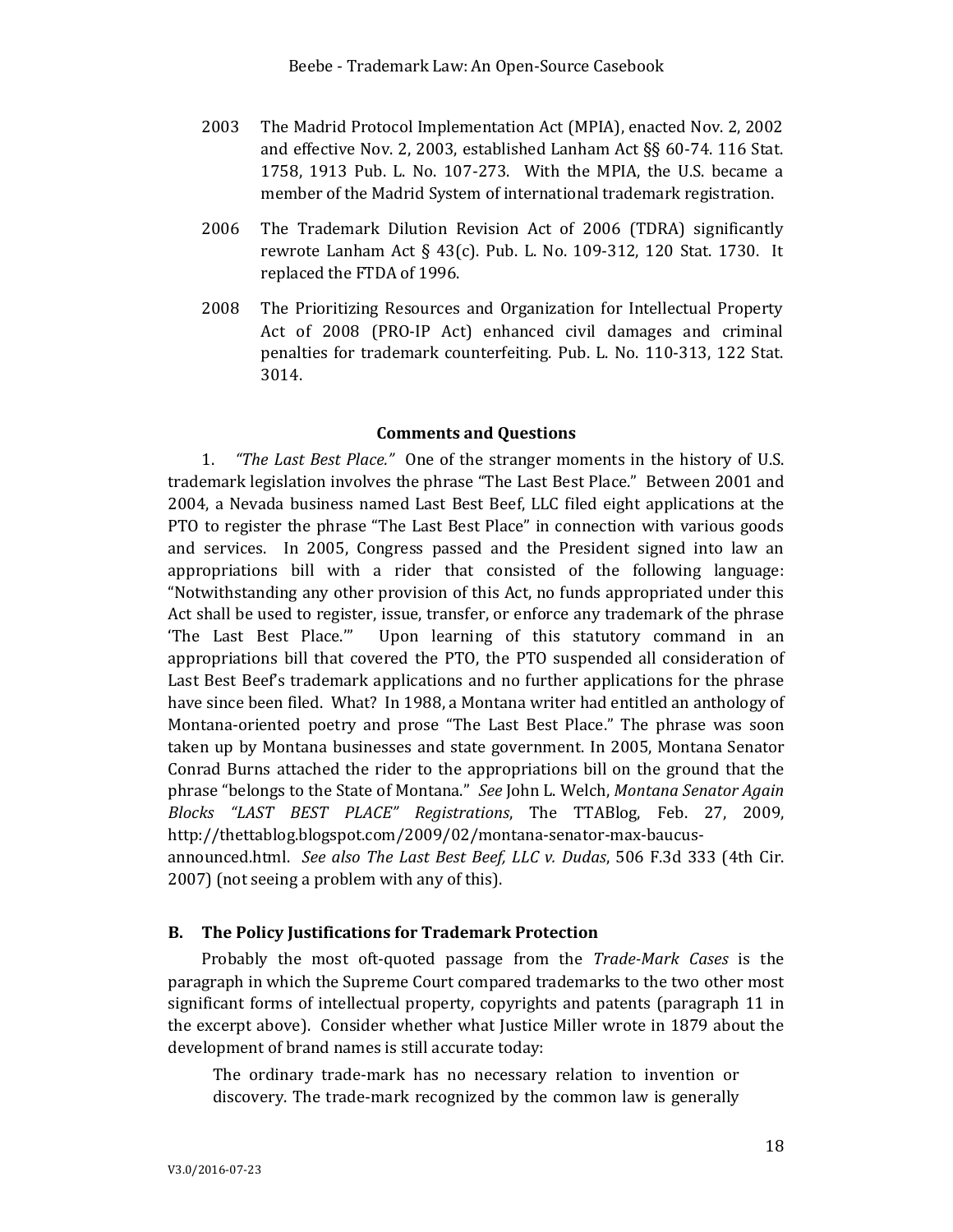the growth of a considerable period of use, rather than a sudden invention. It is often the result of accident rather than design, and when under the act of Congress it is sought to establish it by registration, neither originality, invention, discovery, science, nor art is in any way essential to the right conferred by that act. If we should endeavor to classify it under the head of writings of authors, the objections are equally strong. In this, as in regard to inventions, originality is required. And while the word writings may be liberally construed, as it has been, to include original designs for engravings, prints, &c., it is only such as are original, and are founded in the creative powers of the mind. The writings which are to be protected are the fruits of intellectual labor, embodied in the form of books, prints, engravings, and the like. The trade-mark may be, and generally is, the adoption of something already in existence as the distinctive symbol of the party using it. At common law the exclusive right to it grows out of its use, and not its mere adoption. By the act of Congress this exclusive right attaches upon registration. But in neither case does it depend upon novelty, invention, discovery, or any work of the brain. It requires no fancy of imagination, no genius, no laborious thought. It is simply founded on priority of appropriation.

*Id*. at 94.

By 1942, the Court was describing trademarks and the role of trademark law in different terms. In *Mishawaka Rubber & Woolen Mfg. Co. v. S.S. Kresge Co*., 316 U.S. 203 (1942), Justice Frankfurter explained:

The protection of trade-marks is the law's recognition of the psychological function of symbols. If it is true that we live by symbols, it is no less true that we purchase goods by them. A trade-mark is a merchandising short-cut which induces a purchaser to select what he wants, or what he has been led to believe he wants. The owner of a mark exploits this human propensity by making every effort to impregnate the atmosphere of the market with the drawing power of a congenial symbol. Whatever the means employed, the aim is the same to convey through the mark, in the minds of potential customers, the desirability of the commodity upon which it appears. Once this is attained, the trade-mark owner has something of value. If another poaches upon the commercial magnetism of the symbol he has created, the owner can obtain legal redress.

## *Id*. at 205.

By the 1980s, American courts were describing trademarks and trademark law in yet different terms, terms which still resonate today. Reflecting the rise of the Chicago School economic analysis of law, Judge Easterbrook described the economic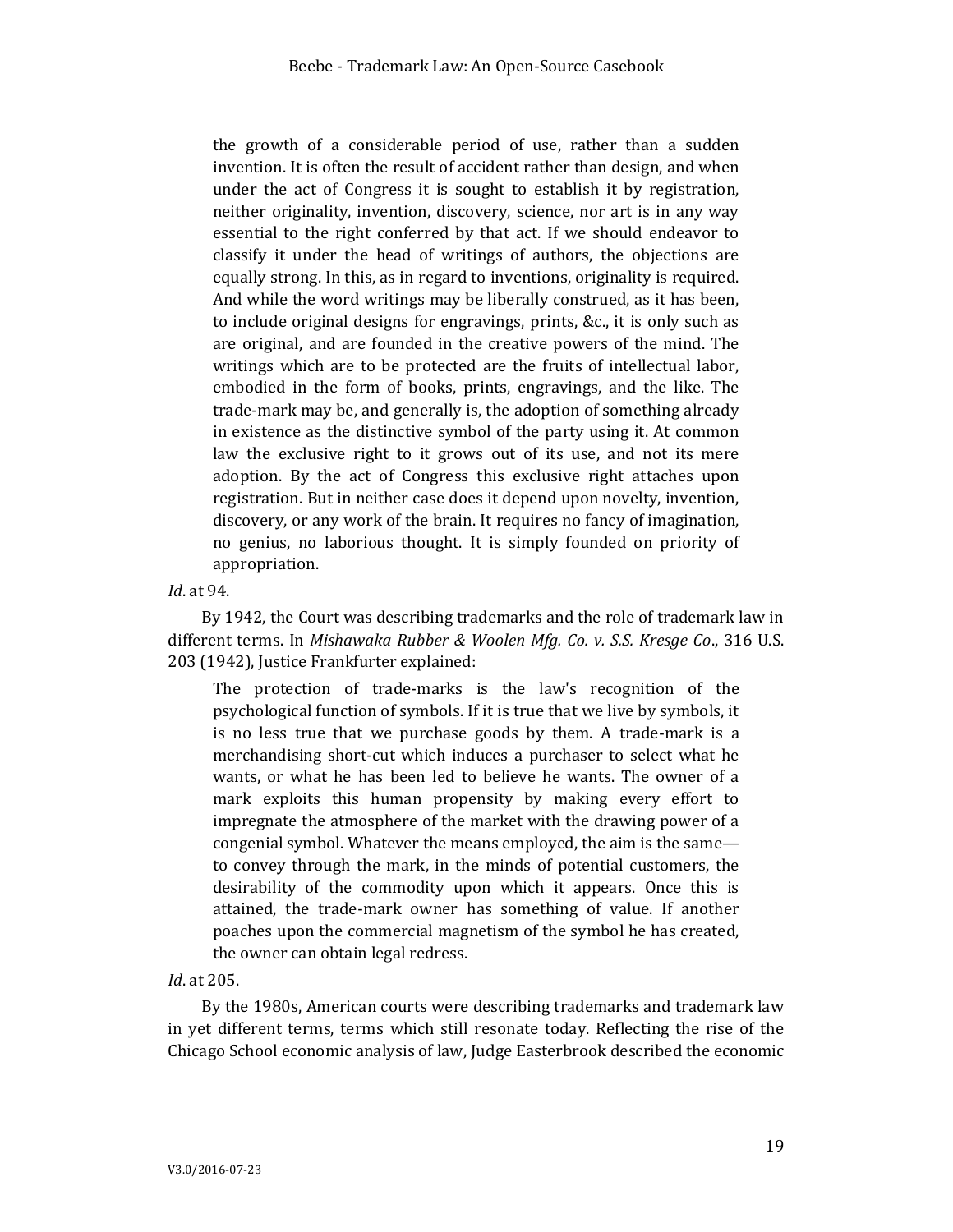benefits of trademarks and trademark protection in *Scandia Down Corp. v. Euroquilt, Inc.*, 772 F.2d. 1423 (7th Cir. 1985):

Trademarks help consumers to select goods. By identifying the source of the goods, they convey valuable information to consumers at lower costs. Easily identified trademarks reduce the costs consumers incur in searching for what they desire, and the lower the costs of search the more competitive the market. A trademark also may induce the supplier of goods to make higher quality products and to adhere to a consistent level of quality. The trademark is a valuable asset, part of the "goodwill" of a business. If the seller provides an inconsistent level of quality, or reduces quality below what consumers expect from earlier experience, that reduces the value of the trademark. The value of a trademark is in a sense a "hostage" of consumers; if the seller disappoints the consumers, they respond by devaluing the trademark. The existence of this hostage gives the seller another incentive to afford consumers the quality of goods they prefer and expect.

## *Id*. at 1429-30.

Which description of trademarks most accurately reflects their characteristics in the present day? Are they often adopted, in the terms of the *Trade-Mark Cases*, as "the result of accident rather than design"? Can we say of the development of trademarks, as of the legal conditions leading to their protection, that "no fancy of imagination, no genius, no laborious thought" is required? Or is it rather that, through the development of a brand name, "[t]he owner of a mark...mak[es] every effort to impregnate the atmosphere of the market with the drawing power of a congenial symbol"? Is the consumer in some sense a victim of these machinations of the trademark owner, who through the "commercial magnetism" of the trademark "induces the purchaser to select what he wants, or what he has been led to believe he wants"? Or is it finally not consumers who are victims of the trademark, but the trademark who is a "hostage" of consumers, whom it serves by enabling them to find what they desire and to insist on "the quality of goods they prefer and expect"?

## *The Economic Justification for Trademark Protection*

These differing accounts of the trademark and trademark law are probably all more or less true, depending on the trademark, product, and consumer at issue. But it is well-accepted that the last account, based on the economic analysis of law, is currently by far the dominant account of trademark law. In *Qualitex Co. v. Jacobson Products Co., Inc*., 514 U.S. 159 (U.S. 1995), Justice Breyer cited, among other sources, William Landes & Richard Posner, *The Economics of Trademark Law*, 78 TRADEMARK REP. 267, 271-272 (1988), in support of the following statement of the purposes of trademark law:

[T]rademark law, by preventing others from copying a sourceidentifying mark, reduces the customer's costs of shopping and making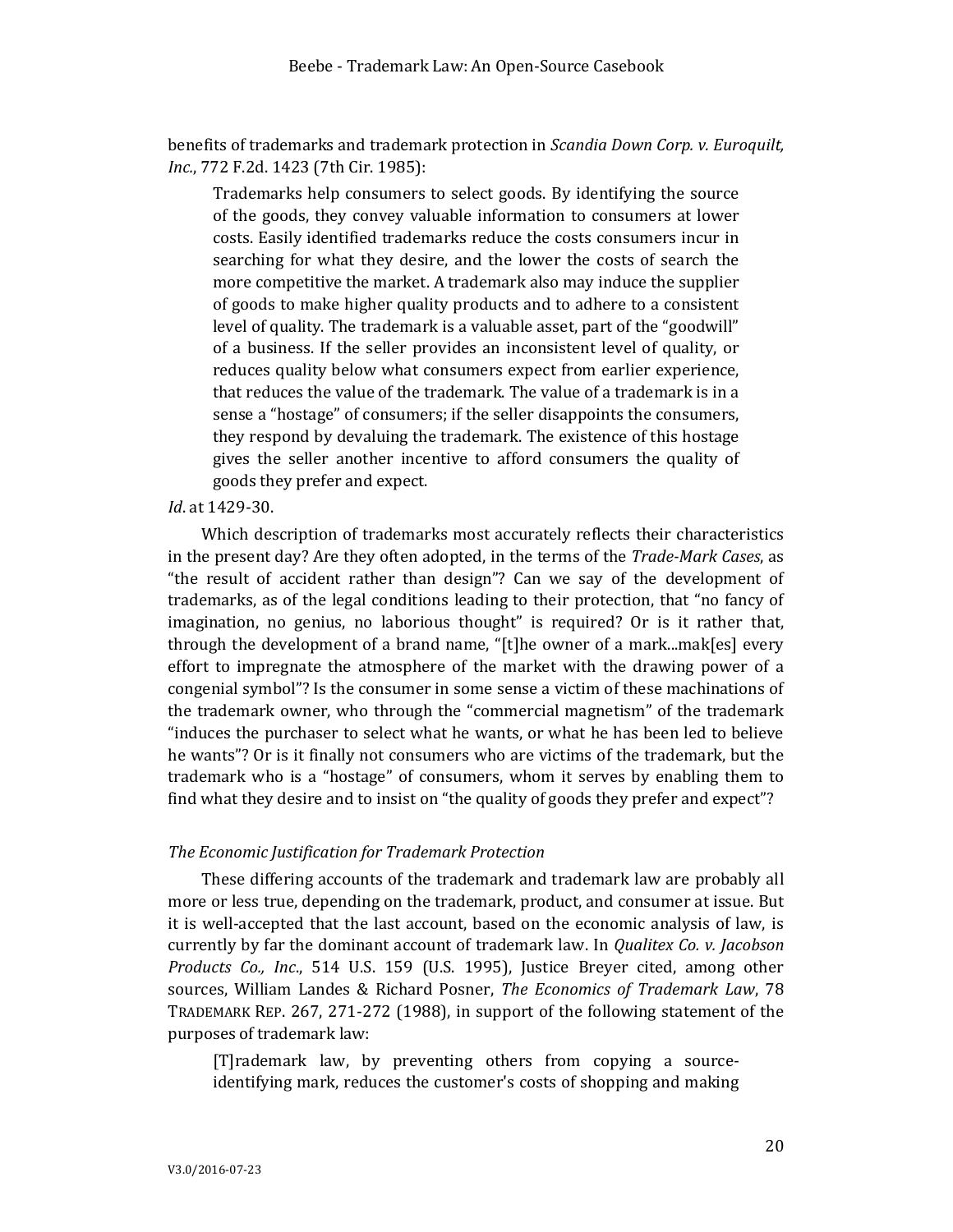purchasing decisions, for it quickly and easily assures a potential customer that this item—the item with this mark—is made by the same producer as other similarly marked items that he or she liked (or disliked) in the past. At the same time, the law helps assure a producer that it (and not an imitating competitor) will reap the financial, reputation-related rewards associated with a desirable product. The law thereby encourages the production of quality products, and simultaneously discourages those who hope to sell inferior products by capitalizing on a consumer's inability quickly to evaluate the quality of an item offered for sale.

## *Id*. at 163-64 (citations omitted).

The current orthodox view of trademarks, then, is that they (1) minimize consumer search costs, and (2) provide incentives to producers to produce consistent levels of product quality. This latter benefit of trademarks is especially important for certain types of products. In general, products may be understood to possess three types of characteristics: "search" characteristics, such as color or price, which can be inspected prior to purchase; "experience" characteristics, such as taste, which can only be verified through use of the product; and "credence" characteristics, such as durability, which can only be confirmed over time. *See* Phillip Nelson, *Advertising as Information*, 82 J. POL. ECON. 729 (1974). For products such as medicine, automobiles or high-technology goods, the readily-apparent "search" characteristics of which say little about the quality of the product, consumers may rely heavily on the trademark attached to the product in making their purchasing decision. It follows that in a market without reliable sourceidentification for such products, producers would have little incentive to invest in the production of products of high quality. This is because they would likely be undercut by competitors who would offer cheaper products of lower quality. *See* George A. Ackerlof, *The Market for "Lemons": Quality Uncertainty and the Market Mechanism*, 84 Q.J. OF ECON. 488 (1970).

As indications of quality, trademarks signify and allow firms to develop commercial *goodwill*, which for many firms may be by far their most valuable asset. The concept of goodwill encompasses the reputation of the firm and its products and the probability, based on this reputation, that consumers will continue to patronize the firm in the future. A nineteenth-century court described goodwill in these terms:

When an individual or a firm or a corporation has gone on for an unbroken series of years conducting a particular business, and has been so scrupulous in fulfilling every obligation, so careful in maintaining the standard of goods dealt in, so absolutely honest and fair in all business dealings that customers of the concern have become convinced that their experience in the future will be as satisfactory as it has been in the past, while such customers' good report of their own experience tends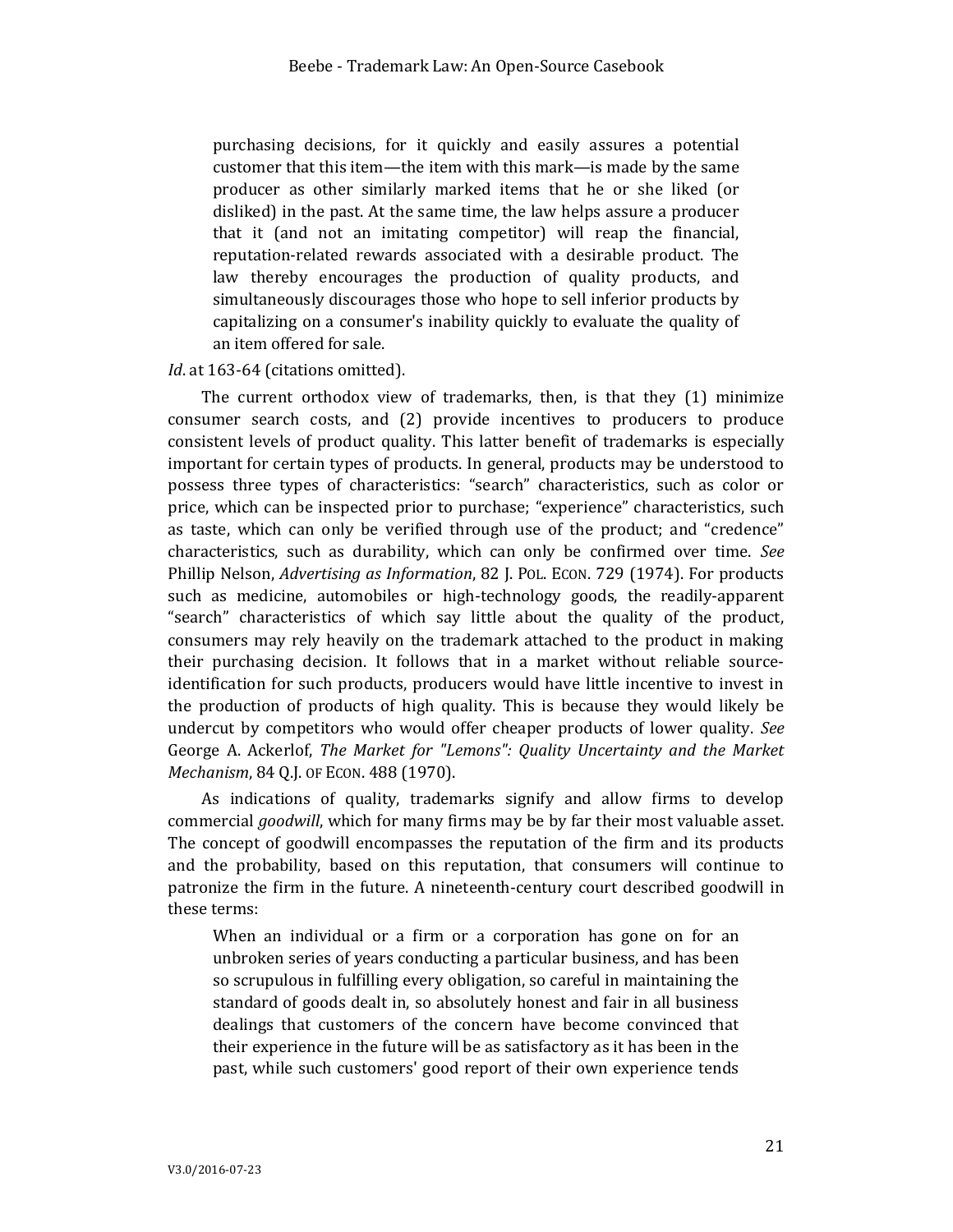continually to bring new customers to the same concern, there has been produced an element of value quite as important—in some cases, perhaps far more important—than the plant or machinery with which the business is carried on.

Washburn v. National Wall-Paper Co., 81 F. 17, 20 (2d Cir. 1897).

## *Criticisms of the Economic Justification for Trademark Protection*

Yet the example of Coca-Cola and brands like it may lead many readers to doubt the sufficiency of the economic account of trademark law, focused as it is on search costs and incentives to produce quality goods. After all, many trademarks, such as COKE, do more than merely indicate the source of the goods to which they are affixed, and strictly speaking, some trademarks don't even do that. A t-shirt bearing the trademark ARSENAL is not intended to indicate and is not read by consumers to indicate that Arsenal soccer players knitted the shirt themselves. The trademark primarily functions instead as a "badge of support for or loyalty or affiliation to the trademark proprietor." Arsenal Football Club Plc v. Matthew Reed, Case C-206/01, [2003] ETMR 19, ¶ 15. This same function may be attributed to many trademarks, and not simply to high-fashion marks such as POLO or PRADA, but also to more mundane marks such as PEPSI or FORD, whose owners have quite consciously sought to build "consumption communities"<sup>37</sup> around these brands. *See Int'l Order of Job's Daughters v. Lindeburg & Co*., 633 F.2d 912, 918 (9th Cir. 1980) (recognizing that "[w]e commonly identify ourselves by displaying emblems expressing allegiances. Our jewelry, clothing, and cars are emblazoned with inscriptions showing the organizations we belong to, the schools we attend, the landmarks we have visited, the sports teams we support, the beverages we imbibe"). In such situations, the mark itself is often the primary product characteristic that the consumer wishes to acquire, and the underlying material good, if any, is merely a means of conveying that characteristic.38 We typically think of a trademark as supplementary in relation to the goods to which it is affixed, as something added to preexisting goods. But certain doctrines in trademark law may make sense only if one appreciates that for certain brands, this relation is reversed. The brand is prior and the physical goods are supplementary to it, supporting and enhancing the brand's value, so that a firm (for example, a fashion house) may first design a brand and then produce or license goods consistent with that brand.

Even when the consumer is interested in the quality of the material good, the trademark may contribute to deleterious "artificial product differentiation," as when consumers pay a premium for branded versions of pharmaceuticals when lower-

<sup>37</sup> Daniel J. Boorstin, Americans: The Democratic Experience 145 (1974).

<sup>38</sup> For further discussion of the trademark "merchandising right," see Stacey L. Dogan & Mark A. Lemley, *The Merchandising Right: Fragile Theory or Fait Accompli?*, 54 EMORY L.J. 461 (2005).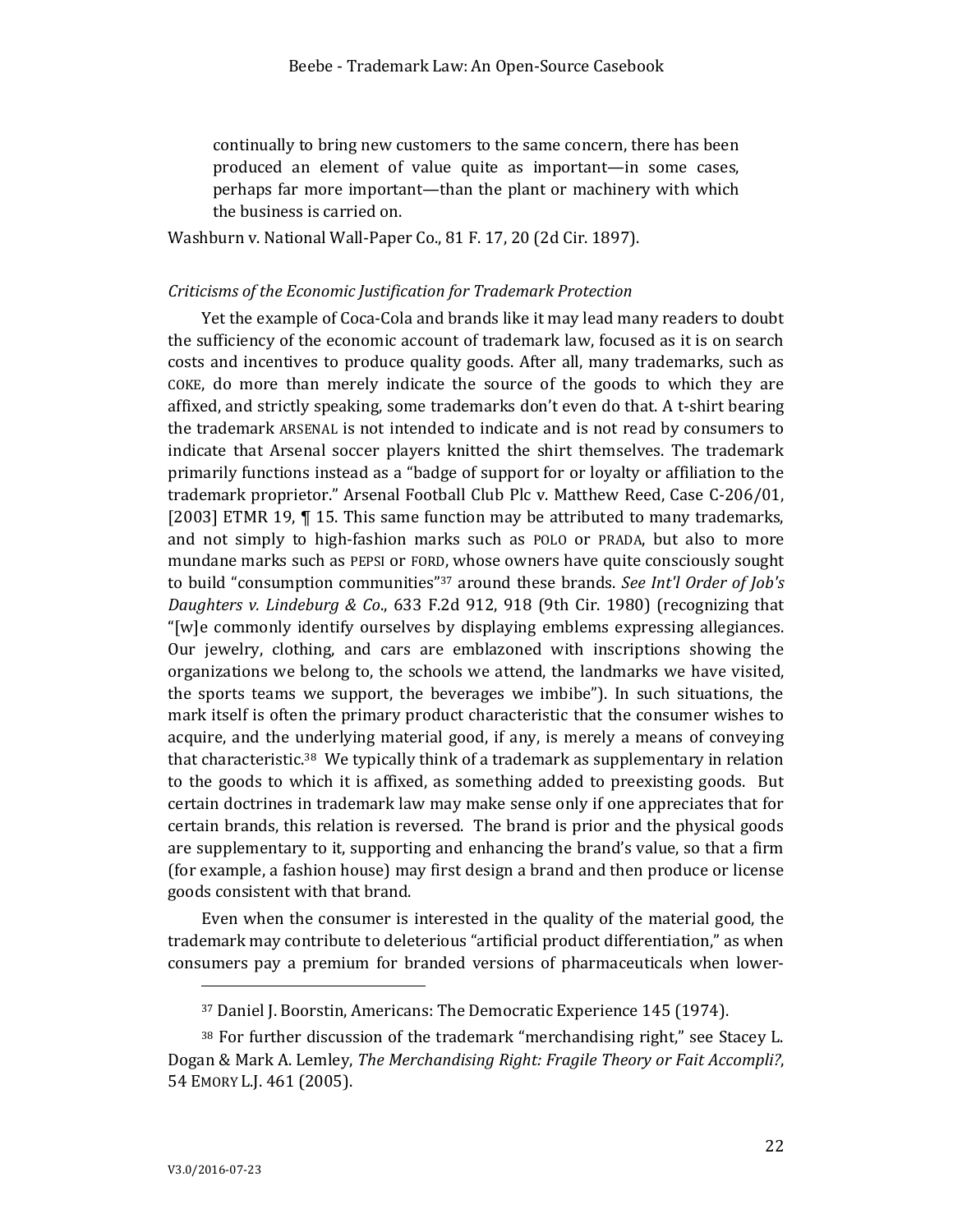cost generic versions are required by government regulation to meet exactly the same quality standards as the more expensive branded versions. This argument, which associates trademarks with the purported evils of some forms of advertising, first gained significant influence with the publication in 1933 of the economist Edward Chamberlin's book *The Theory of Monopolistic Competition*, which systematically formulated the artificial product differentiation view.<sup>39</sup> Chamberlin's work proved to especially influential in mid-twentieth century trademark commentary<sup>40</sup> and is reflected to some degree in Justice Frankfurter's discussion of trademarks in *Mishawaka Rubber*. Other courts sometimes picked up on Chamberlin's ideas. *See, e.g*., *Smith v. Chanel, Inc*., 402 F.2d 562, 567 (2d Cir. 1968) (proposing that, through the trademark, "economically irrational elements are introduced into consumer choices; and the trademark owner is insulated from the normal pressures of price and quality competition. In consequence the competitive system fails to perform its function of allocating available resources efficiently.").

In recent decades, however, mainstream economic thought has grown increasingly hostile towards, even dismissive of, the argument that, as Landes and Posner characterize it, trademarks "promote social waste and consumer deception" through "the power of brand advertising to bamboozle the public and thereby promote monopoly."41 Instead, economists have come to view trademarks and advertising in a much more positive light. *See* George Stigler, *The Economics of Information*, 69 J. POL. ECON. 213 (1961). The consensus view now is that advertising cheaply conveys information to consumers, particularly with respect to "experience goods." *See* Phillip Nelson, *Advertising as Information*, 82 J. POL. ECON. 729 (1974). Advertising also signals that the advertiser believes its goods to be of sufficiently high quality to benefit from advertising. "The higher quality brand will, other things being equal, have a comparative advantage in acquiring more customers by advertising—since it will retain a larger fraction of them on repeat sales." *See* Jack Hirshleifer, *Where Are We in the Theory of Information?*, 63 AM. ECON. REV. PROC. 31, 38 (1973). 42

<sup>42</sup> *See also* Mark Lemley, Th*e Modern Lanham Act and the Death of Common Sense*, 108 YALE L.J. 1687, 1690 (1999) (paraphrasing, though not necessarily

<sup>39</sup> *See also* Joan Robinson, The Economics of Imperfect Competition 89 (1933).

<sup>40</sup> *See generally* Glynn S. Lunney, *Trademark Monopolies*, 48 EMORY L.J. 367, 367- 69 (1999) (discussing the influence of Chamberlin's work on trademark commentary). *See also* Sherwin Rosen, *Advertising, Information, and Product Differentiation*, *in* ISSUES IN ADVERTISING: THE ECONOMICS OF PERSUASION 161-91 (David G. Tuerck ed., 1978) (summarizing the artificial product differentiation view). *See generally* Beverly W. Pattishall, *Trademarks and the Monopoly Phobia*, 50 MICH. L. REV. 967 (1952) (criticizing the artificial product differentiation view).

<sup>41</sup> Landes & Posner, *supra*, at 276-77.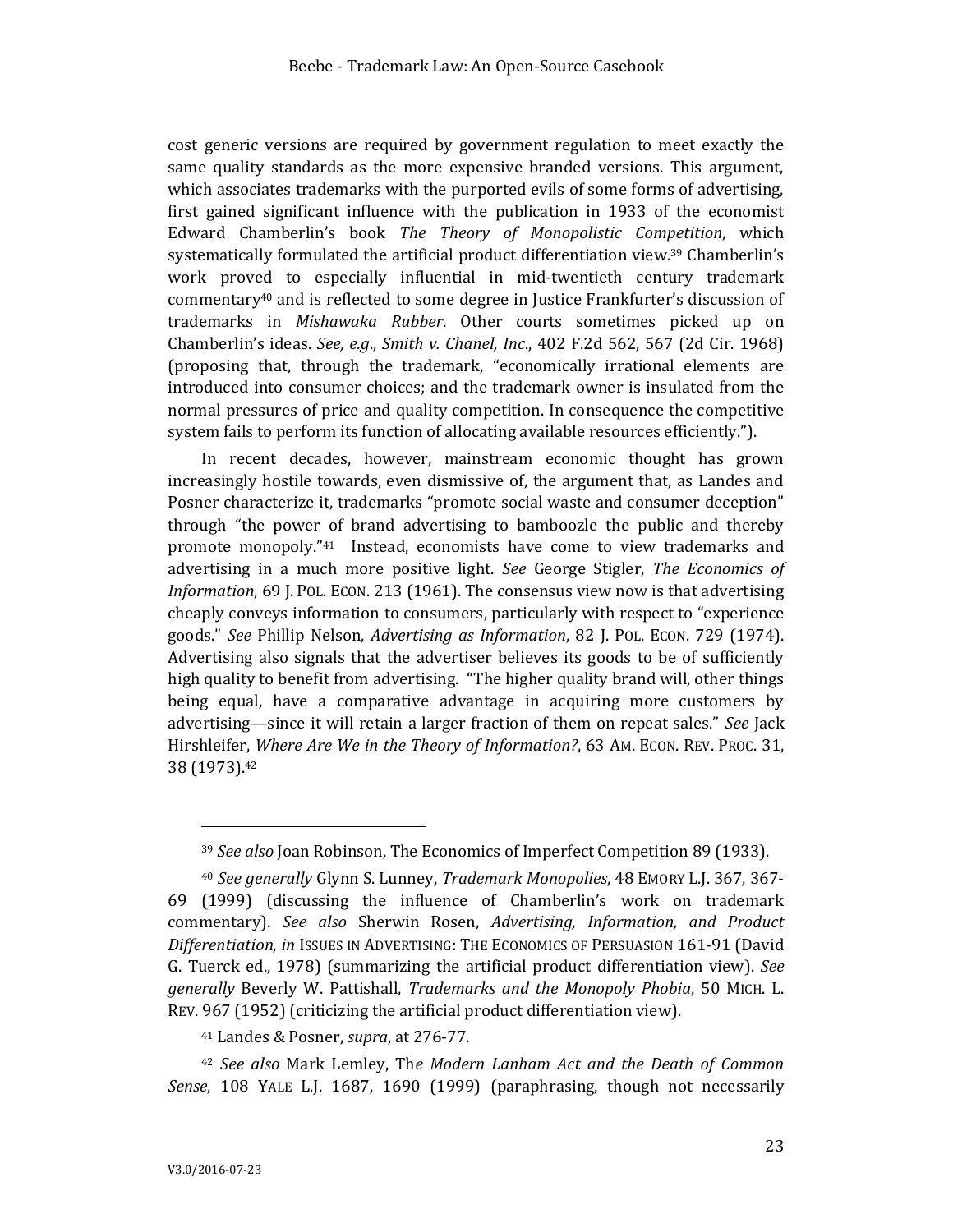Despite the current consensus in economic and legal thought that advertising serves important informational functions in markets, criticisms of branding and advertising remain influential in popular thought. *See, e.g*., NAOMI KLEIN, NO LOGO: TAKING AIM AT BRAND BULLIES (2000); JULIET B. SCHOR, BORN TO BUY: THE COMMERCIALIZED CHILD AND THE NEW CONSUMER CULTURE (2005). For readers sympathetic to these criticisms, two questions arise with respect to trademarks and trademark law. First, is it fair to apply general criticisms of advertising to trademarks specifically? Though trademarks are usually central to most forms of advertising, aren't trademarks themselves mere informational devices? Second, and related, how, if at all, can trademark law be modified to limit such alleged harms as artificial product differentiation or the "bamboozl[ing]" of the public? Stated differently, how can trademark law continue to promote the ability of marks to *inform* consumers without also promoting the ability of marks to *persuade*? How practically speaking can trademark law minimize persuasion but still preserve information?43 Any serious criticism of the role that trademark law plays in perpetuating status consumption or introducing "economically irrational elements" into purchasing decisions should be able to answer these questions. Perhaps limiting the scope of trademark rights or the kinds of commercial signifiers that can be protected as trademarks would lessen the persuasive impact of strong brands. But it may be that minor modifications to trademark law will not help to ameliorate the effects of deeply-engrained consumption practices, and efforts to reform these practices will be more effective if undertaken elsewhere.

Opponents of overly expansive trademark rights (and defendants in trademark cases) may find more traction by appealing to what is arguably the true overarching goal of trademark law, one which subsumes the goals of lowering consumer search costs and incentivizing consistent levels of product quality. Trademark law's overarching goal is to foster competition, primarily by enabling the efficient communication of information in the marketplace. When trademark law overprotects, it impedes the optimal flow of information to consumers, tends to give undue market power to incumbents, and can significantly disrupt the efficient operation of the patent and copyright systems (a possibility which we will address in a moment). The argument from competition speaks the language of mainstream economics, but often does so in favor of limiting rather than expanding trademark property rights.

## <span id="page-23-0"></span>**C. Trademark Law Within the Larger Scheme of Intellectual Property Law**

endorsing, this theory as "In effect, 'we advertise, and therefore we must sell a good of sufficiently high quality that we can afford this high-cost expenditure.'").

<sup>43</sup> *See* Barton Beebe, *Search and Persuasion in Trademark Law*, 103 MICH. L. REV. 2020 (2005).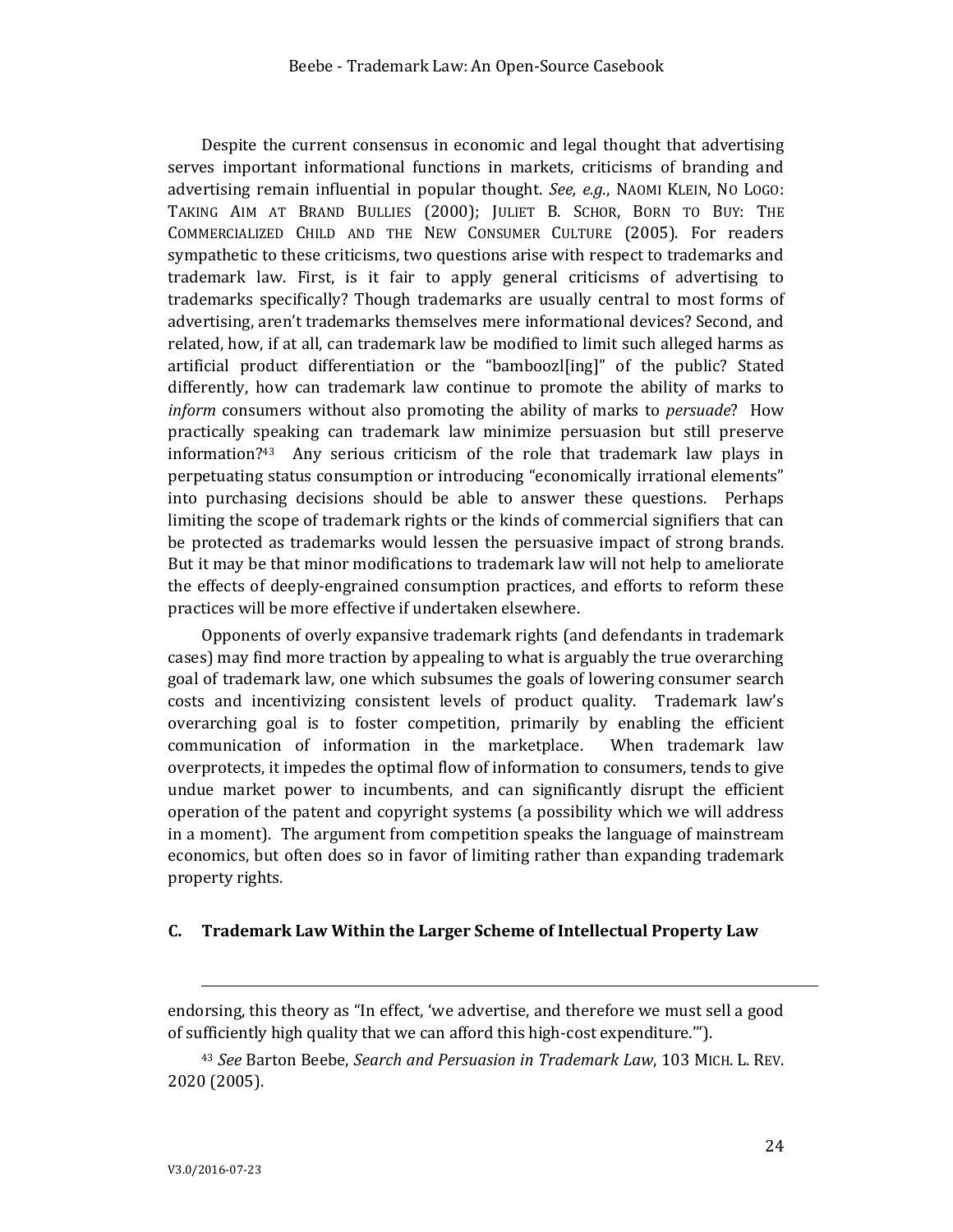As the excerpt above from the *Trade-Mark Cases* suggests, when seen from the perspective of trademark law, copyright law and patent law can appear to be closely similar to each other and quite different from trademark law—so much so that it is not unreasonable to ask why trademark is grouped with patent and copyright under the rubric of "intellectual property law" rather than separated out as some hybrid of competition law and intellectual property law. As the table at the conclusion of this section summarizes, both copyright and patent are based on the Intellectual Property Clause of the Constitution, which empowers Congress "[t]o promote the Progress of Science and useful Arts, by securing for limited Times to Authors and Inventors the exclusive Right to their respective Writings and Discoveries." U.S. Const. art. I,  $\S 8$ , cl. 8. The Constitution thus requires copyright and patent to promote innovation, human creativity, or more generally, human "Progress," with patent focusing primarily on incentivizing the invention of new technologies, such as new pharmaceuticals, better machines, or more efficient methods of manufacture, and copyright focusing on incentivizing the production of "works of authorship," such as novels, music, and motion pictures.

Inventions and works of authorship share important characteristics that make intellectual property protections useful. Both tend to be expensive to develop, but once developed, they are relatively inexpensive to reproduce in copies. It can cost \$1 billion to develop a successful pharmaceutical and bring it to market and potentially only a few dollars per copy to manufacture it. The consumption of inventions and works of authorship also tends to be "non-rivalrous." A potentially unlimited number of people can benefit equally from the same idea or listen each to his or her own copy of the same recording of the same musical work. Finally, without recourse to prohibitions established by law, it is often exceedingly difficult to exclude people from and thus charge a price for the benefit of an invention or work of authorship. This condition has only intensified with improvements in reproduction and distribution technologies, whether they take the form of ever more flexible assembly lines, automated manufacture, or the reproduction of digital files on a home computer or the internet.

To address these problems, patent law and copyright law provide limited terms of protection to qualifying works, with patent's term significantly shorter in duration than copyright's. In essence, the public makes a bargain with inventors and authors. To incentivize them, we give them exclusive rights in their innovations so that they can recoup the costs of and perhaps profit from their innovating activity, but in exchange, we eventually claim their innovations for the public domain, where these innovations become free for all, including subsequent inventors and authors, to use.

In contrast to copyright and patent law, trademark law is based not on the Intellectual Property Clause, but the Commerce Clause. Its goal is not to promote the progress of "Science and useful Arts" but rather to promote fair and efficient competition. Its term of protection is unlimited in time provided that the trademark owner continues to use the trademark in commerce. And the utilization of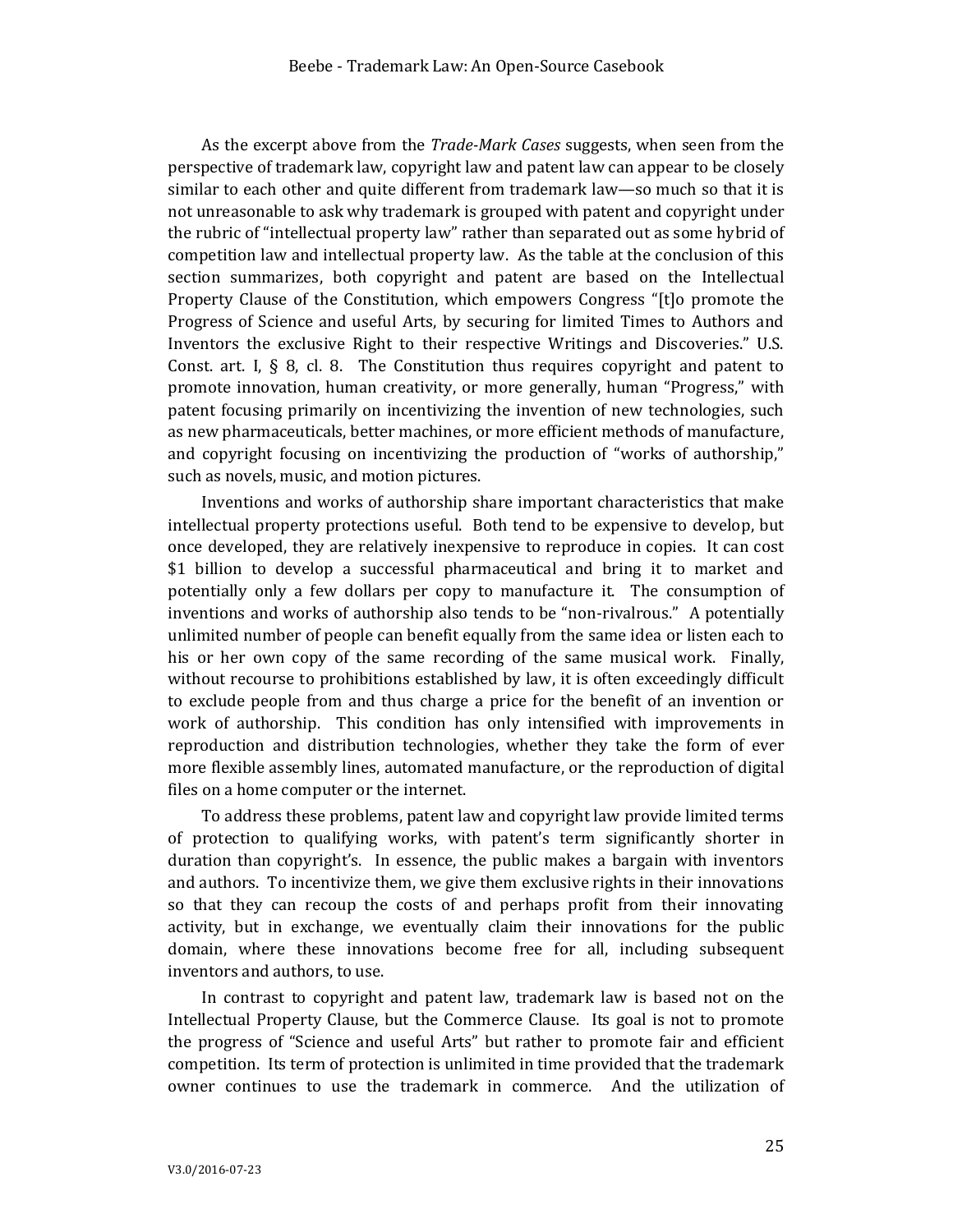trademarks is arguably rivalrous. If two firms share the same trademark for the same type of product in the same marketplace, the utility of both trademarks will be severely diminished.

For all of the differences among copyright, patent, and trademark law, note that these separate regimes of intellectual property law can simultaneously protect the same thing. For example, a logo might qualify for both copyright and trademark protection. A particular product feature, such as the shape of a mobile phone, might qualify for trademark protection and design patent protection. A particular furniture design might qualify for trademark protection, design patent protection, and copyright protection as well.

These overlapping regimes of exclusive rights can create significant problems in intellectual property law, some of which we will engage later in this casebook. For example, what should happen when the term of copyright protection in a particular work of authorship expires, but that expression also functions as a trademark? Should trademark law allow the Walt Disney Company to continue to assert exclusive rights in images of Mickey Mouse after its copyright in those images has expired? More significantly, should companies be able to assert trademark rights in product features that also qualify for utility patent protection, or at least that perform some mechanical function in addition to serving as designations of source?

## **Comments and Questions**

1. *Do We Want to Incentivize* More *Trademarks*? We generally seek through patent and copyright law to incentivize the production of more patentable inventions and more copyrightable works of authorship. Should we similarly design trademark law to incentivize the production of more trademarks? Is there anything intrinsically valuable about trademarks? Do more trademarks indicate or themselves constitute "Progress"?